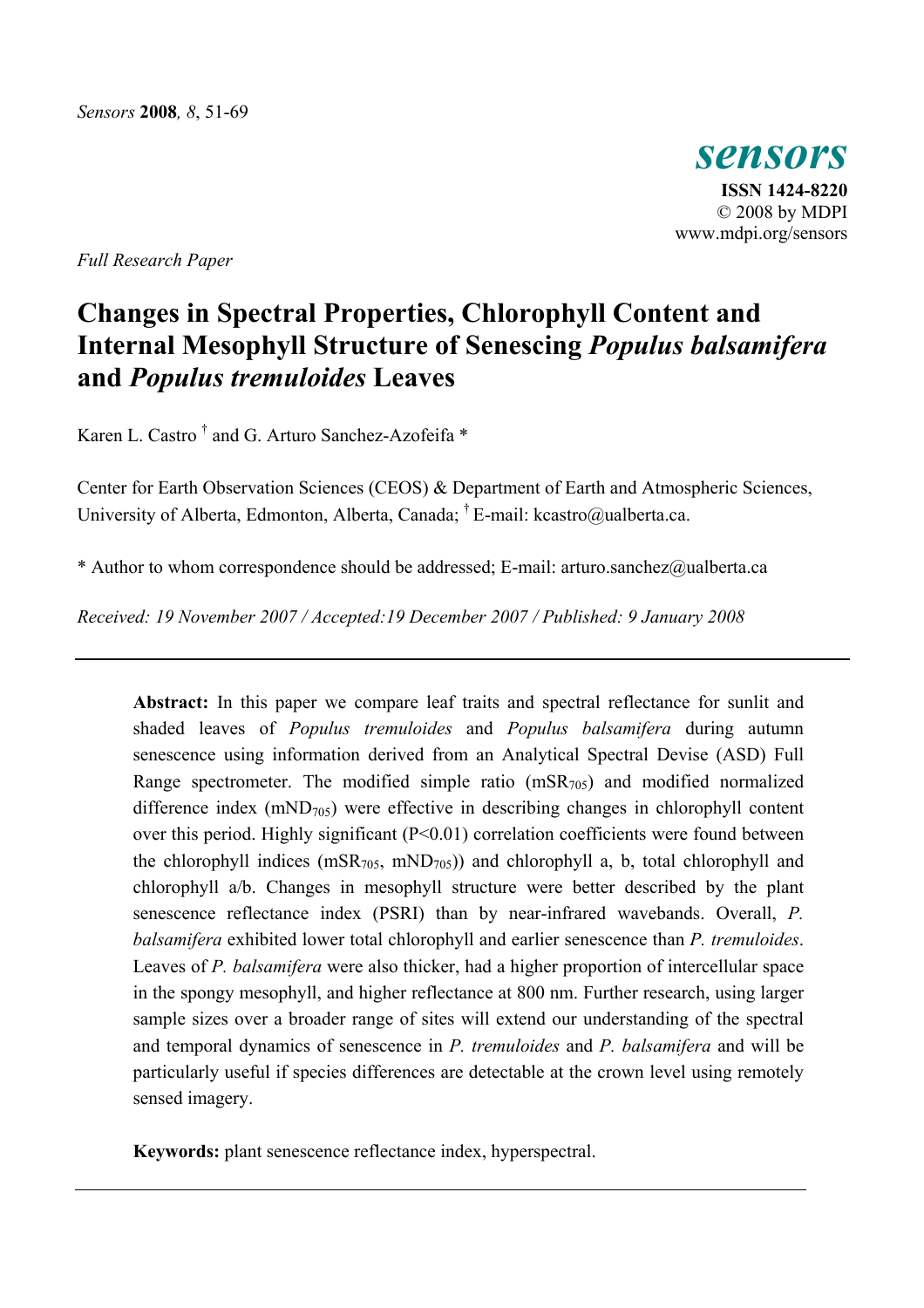# **1. Introduction**

Autumn foliar senescence in deciduous temperate tree species is typically induced by shortening of the photoperiod [1]. Within a leaf, a sequence of programmed changes take place during senescence, among them chlorophyll loss [2-5], decreased chlorophyll a/b ratio [6-8], declining photosynthetic ability [9-11], transition from nutrient assimilation to nutrient remobilization [11,12], collapse of cell walls [13] and changes on plant hormone balance (polyamines and ethylene) [45]. Some of these changes may be tracked with concomitant alterations in leaf optical properties. In general, visible reflectance (400-700 nm) increases in response to chlorophyll degradation [14,15]. Near-infrared reflectance (700-1300 nm) initially rises as the number of scattering interfaces increases as cells split and cell contents shrink away from cell walls, and eventually decreases in accordance with further mesophyll breakdown [16]. More specifically, wavelengths near 550 nm and 700 nm have been shown to be particularly sensitive to changes in chlorophyll content during leaf senescence [17], while correlations of specific wavebands with the demise of mesophyll structure during senescence have not been explored. The plant senescing reflectance index  $(PSRI=(R_{678}-R_{500})/R_{750})$  was developed by [18] for the sole purpose of describing the dynamics of senescence processes in leaves and fruits, and is sensitive to the carotenoid/chlorophyll ratio.

While the series of physiological and, to a lesser extent, anatomical events leading to leaf death have been described for numerous plant species, it remains unknown if they are equivalent for both sun and shade-acclimated leaves of the same plant. Sun-exposed and shaded leaves have been shown to exhibit considerable physiological and morphological differences. Although the degree of within-tree plasticity of leaf morphology and physiology varies among species, related to light tolerance and successional status [19-21], it is apparent that some species are capable of acclimating their foliage to the light environment [19-22]. Within a single crown, changes in leaf anatomy tend to reflect changes in light availability during development [23]. In comparison with shade-acclimated leaves, sunacclimated leaves may exhibit some or all of the following features: smaller leaf surface area [24,22], greater leaf width [24,25,22], lower chlorophyll concentration (on a per mass basis) [25], higher amounts of the photoprotective xanthophyll pigment [26], thicker and/or multi-layered palisade mesophyll [24,22], denser mesophyll structure [26], and higher light-saturated photosynethic rates (Gamage *et al*. 2003). Chlorophyll a/b ratio, besides decreasing during senescence, also tends to decrease with decreasing light availability [27-29]. The influence of these differences (due to light acclimation) on leaf optical properties is not well defined to date. Among species of sun and shadeadapted rainforest plants, similar optical properties were found in the visible region (400-700 nm) despite differing anatomical features and photosynthetic efficiencies [30]. The same conclusion was drawn for 26 temperate species from understory, intermediate, and open light environments [31].

 Within a single species, however, [25] observed greater reflectance of orange (*Citrus sinensis* (L.) Osbeck) sun leaves than shade leaves in the visible region of the electromagnetic spectrum, which was consistent with a lower chlorophyll concentration (on a per mass basis). [32] confirmed this for the case of three tree species (oak (*Quercus* spp.), beech (*Fagus sylvatica* L.), hornbeam (*Carpinus betulus* L.)), although his results were not significant. However, both visible and near-infrared transmittance of sun leaves were significantly less ( $p=0.05$ ) than that of shade leaves. In the NIR (700-1300 nm), lower transmittance of sun leaves was attributed to their high quantity of intercepting leaf tissues, including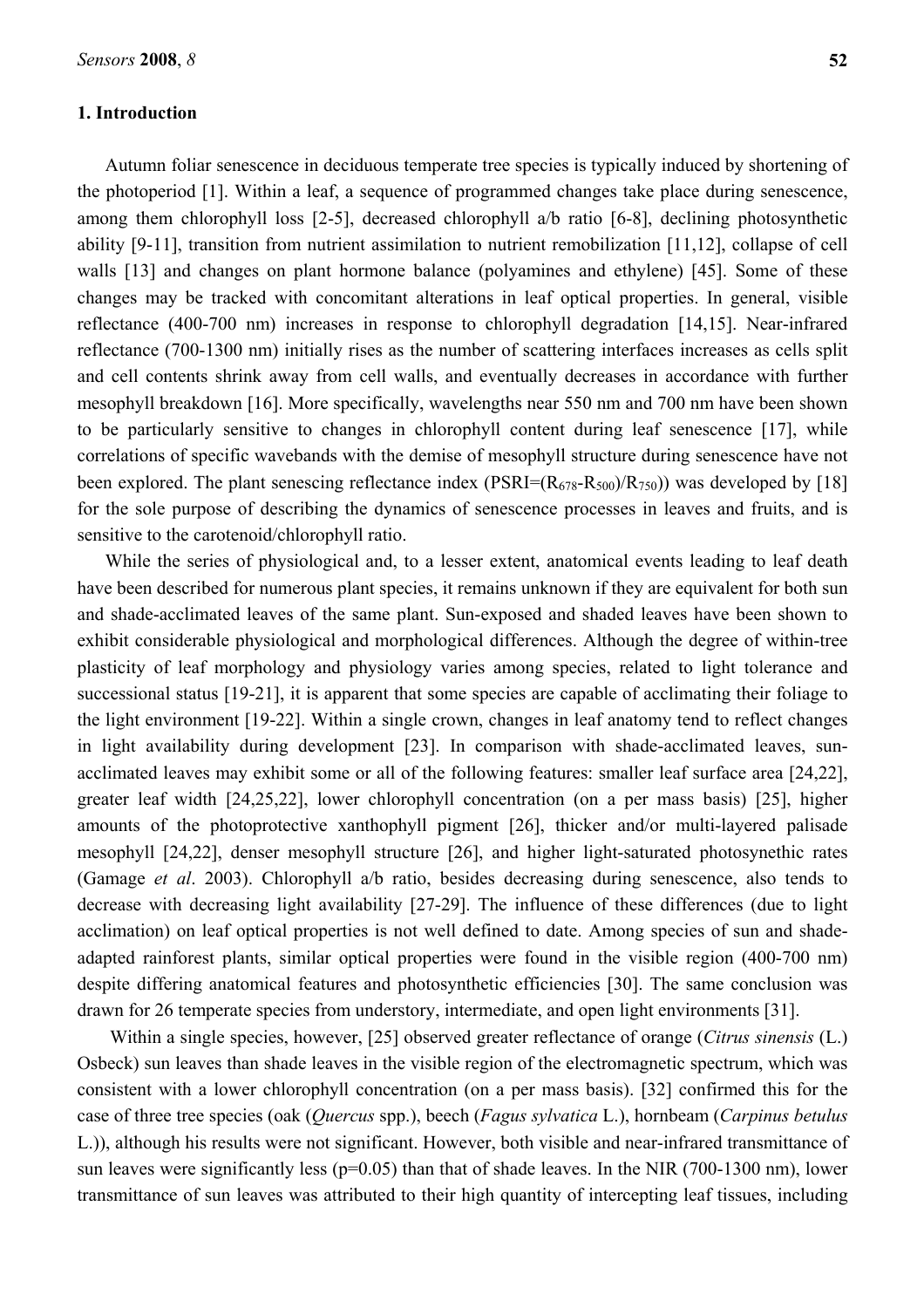cellular constituents and intercellular spaces. Similarly, increased NIR reflectance and decreased transmittance correlate with increases in leaf thickness [31], a trend that should hold for sun versus shade leaves since sun leaves are the thicker of the two.

In the present study, the two species of interest are common to our location in central Alberta, Canada. Aspen (*Populus tremuloides* Michx.), first of all, is considered the most widely distributed tree species in North America [33,34], while balsam poplar (*Populus balsamifera* L.), secondly, prefers riparian sites [35,36]. The congeneric species are shade-intolerant pioneers, often among the first recolonizers of open areas following disturbance [35]. Both have the capacity to reproduce vegetatively. Aspens may become extensively clonal [37] and balsam poplars sprout from roots and stumps [35]. The clones may differ in morphological characteristics as well as in timing of leaf flush, flowering and leaf fall, which can lead to differences in autumn leaf colours in adjacent clones [38]. While a few studies have focused on autumn foliar senescence of trembling aspen (Dean *et al*. 1993*,* [4] (also note that [8] addressed senescence of *P. sargentii*, and [38.1] did the same for European aspen, *P. tremula* L.), equivalent studies on balsam poplar are nonexistent. [7] and [33] noted contrasting trends in chlorophyll a/b ratio during senescence of aspen leaves. Whereas [7] observed fairly uniform chlorophyll a/b during the summer, and a drop during senescence, [33] observed striking increases in chlorophyll a/b for five progressive stages of senescence of aspen leaves, a phenomenon not previously recorded among deciduous tree species, and possibly linked to earlier structural loss of grana lamellae compared to stroma lamellae. The reasons behind the incongruent results remain without clarification to date.

Our research aims to expand current knowledge of the dynamics of fall senescence of *P. tremuloides* and *P. balsamifera* in our region as well as potential differences in these dynamics for sun and shade leaves of each species. We do this by exploring what we term the 'spectro-temporal' changes (changes in spectral characteristics over time) in leaf optical properties, chlorophyll content (total chlorophyll, chlorophyll *a* and *b*) and internal anatomical features (palisade and spongy mesophyll thickness, total leaf thickness, percentage intercellular space within the spongy mesophyll). The specific objectives are three-fold: 1) To compare the two species, both which play important ecological roles in the boreal forest of Canada, 2) To compare sun and shade leaves, since light acclimation can lead to important differences in the morphology and physiology of leaves, and 3) To explore differences in mature and senescing leaves with respect to chlorophyll content and internal anatomy. We also consider our results in light of future remote sensing applications.

#### **2. Methods**

# *2.1 Leaf spectral reflectance and chlorophyll content*

Leaf samples of *P. tremuloides* (aspen) and *P. balsamifera* (balsam poplar) were collected over 16 sampling dates (every week) during August to October 2002, the period of autumn senescence. Leaf spectral measurements and chlorophyll analysis were performed on the 2002 samples. In 2003, additional samples were collected over seven dates during the same time period. The primary purpose of the 2003 samples was leaf thin section analysis in support of the 2002 data. Leaf spectral reflectance and SPAD readings (chlorophyll content) also accompany the 2003 samples. The trees were situated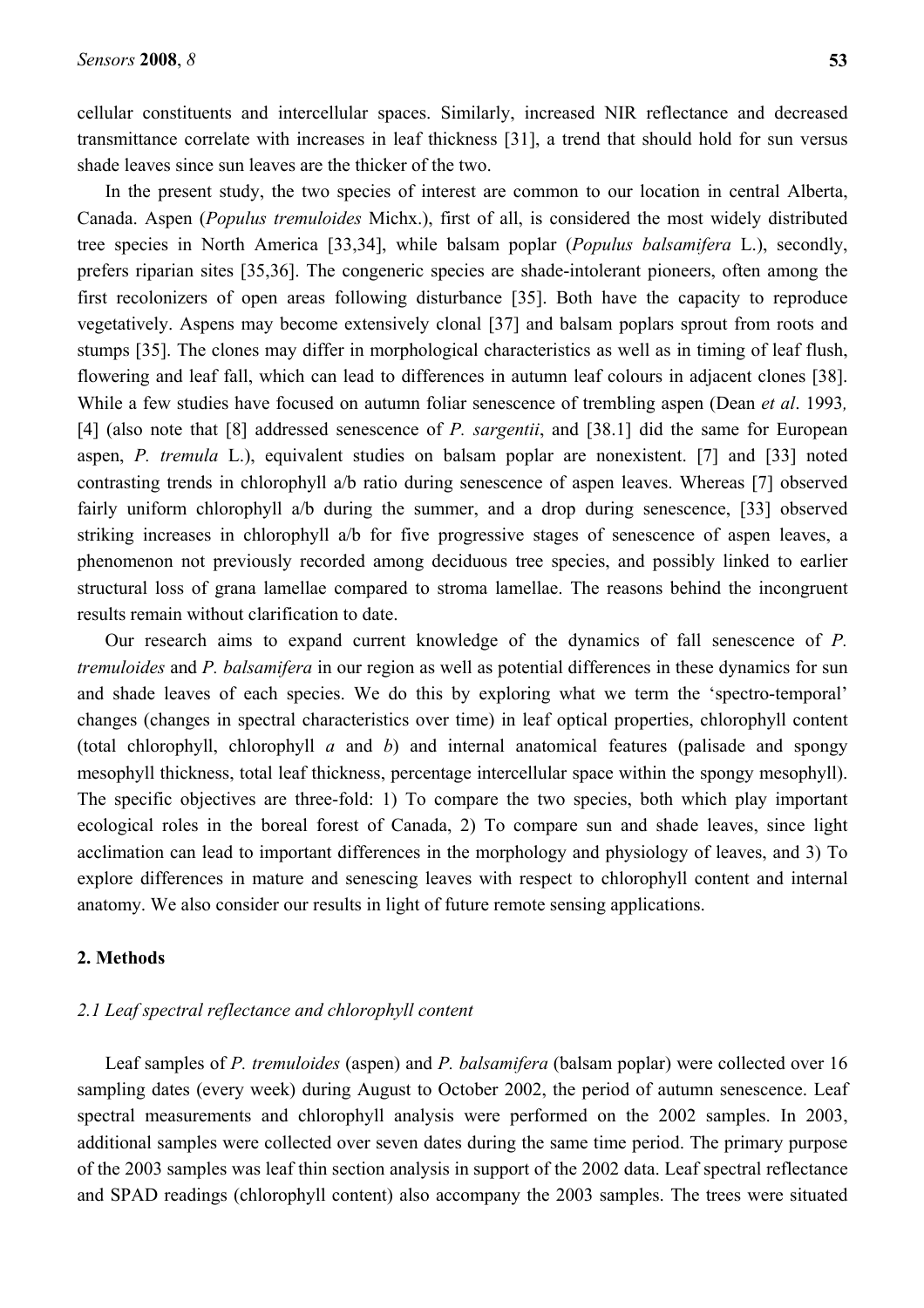near the top of a ravine bordering the North Saskatchewan River in south central Edmonton, Alberta, Canada. At each collection, three leaves each were harvested from the sunlit and shaded portions of the trees. Hereafter, the following acronyms will be used to refer to leaf samples: aspen sun (ASU), aspen shade (ASH), poplar sun (PSU) and poplar shade (PSH). After labelling, the petioles of the leaves were wrapped in a moist paper towel. Leaves were then packed into a black plastic bag inside a cooler containing ice and taken for analysis.

#### *2.2 Instruments used in this study*

Two spectrometers were used over the course of the study for spectral reflectance measurements. The FieldSpec Pro FR spectroradiometer (Analytical Spectral Devices, Boulder, CO, USA) (model FSP350-2500P), first of all, has three photodiode arrays and measures a spectrum from 350-2500 nm. The spectral resolution is 3 nm wide in the VNIR and 10 nm in the SWIR. The sampling interval of 1.4 nm in the visible and near-infrared (VNIR) and 2 nm in the short wave infrared (SWIR) is interpolated to a finer sampling interval of 1 nm for a total of 2151 contiguous channels. The bare fibre-optic has a FOV of 25 degrees. The FiedSpec Pro FR was used for all samples collected in 2002.

The UniSpec Spectral Analysis System VIS/NIR (PP Systems, Amesbury, MA, USA), secondly, has a 256-element photodiode array and a spectral range of 350-1100 nm. Spectral resolution is <10 nm and sampling interval is 3.3 nm. The UniSpec has a bifurcated fibre-optic: one branch delivers light from an internal 7.0 W halogen lamp while the other returns the reflected light to the detector. For measurements, a leaf clip was attached to the fore-optic, which limits the FOV to a constant 2.3 mm and prevents ambient light entry. The UniSpec was used only for samples obtained in 2003 for leaf thin section analysis (section 2.2).

Lastly, the SPAD 502 (Minolta Camera Co., Osaka, Japan) is a hand-held chlorophyll absorbance meter. When the meter is clamped over leafy tissue, an indexed chlorophyll content (0-99.9) reading is given, based on absorbance at 650 and 940 nm.

# *2.3 SPAD measurements and chlorophyll content analysis (samples collected during 2002)*

Six SPAD measurements were recorded per leaf, three per each side of the leaf blade, avoiding the main vein. A 16 mm-diameter sample was cored from each leaf, from which an additional SPAD measurement was taken. The cored samples were placed in small plastic vials, wrapped in tinfoil and frozen.

Of the over 250 leaf cores accumulated over the 16 sampling dates, 100 were selected for chlorophyll analysis. The chosen samples provided adequate representation of the four leaf types (sun and shade leaves of the two species) over a wide range of SPAD values. Total chlorophyll, chlorophyll a, and chlorophyll b content were determined using the dimethyl sulphoxide (DMSO) extraction method described by [44]. For each species and illumination category (sun or shade), second-degree polynomial SPAD calibration curves were developed for the estimation of chlorophyll a, chlorophyll b and total chlorophyll  $(0.79 \le r^2 \le 0.98)$  and used to estimate chlorophyll content for the remainder of the leaf cores.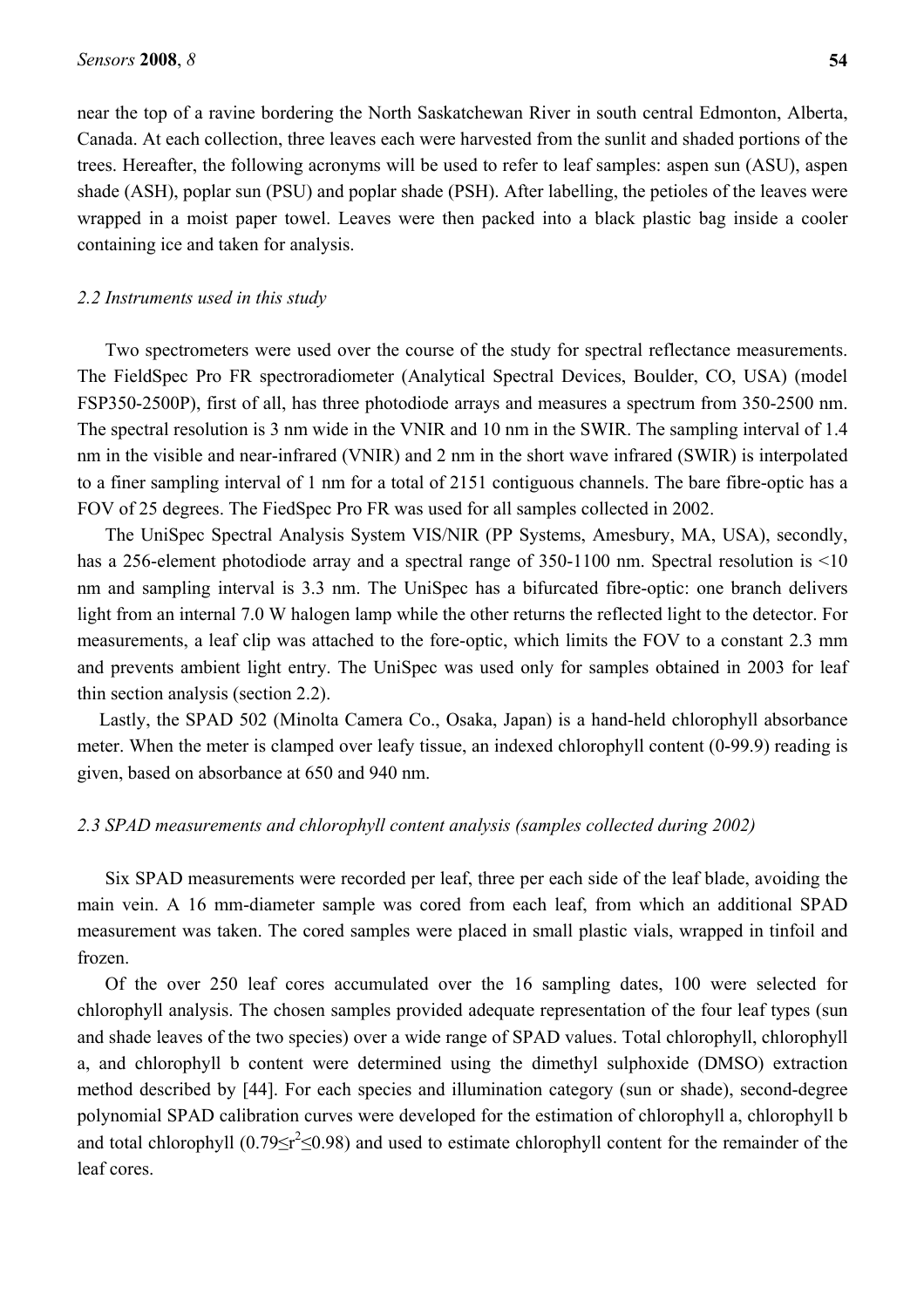# *2.4 Leaf spectral reflectance measurements (samples collected during 2002)*

The FieldSpec Pro FR bare fibre-optic was fit through a mounting gun attached to a tripod, and adjusted to a nadir viewing position above a black, non-reflecting  $(\leq 2\%)$  surface on which each leaf was placed. Distance between the fibre-optic and the sample was 23 mm, which resulted in a field of view of approximately 10 mm in diameter. Illumination was provided using an external 50 W halogen, at an angle of 45 degrees. FieldSpec Pro FR optimization was performed at the same time as each white reference (initially and after groups of 9 measurements). Instrument configuration was adjusted to average 20 scans per white reference and 25 per dark current reading. Twenty scans were averaged per recorded leaf spectrum. Reflectance spectra were recorded as the ratio of sample data to white reference (99% reflectance Spectralon panel) data under the same illumination and viewing conditions. Three spectral measurements, from the side of the leaf opposite where the core was extracted, were recorded per leaf, and later averaged.

#### *2.5 Histology (samples collected during 2003)*

## 2.5.1 Sample collection

The following autumn (August-October 2003), sun and shade leaves from the same trees were sampled for histological analysis. For each sample, three SPAD values were recorded from one side of the leaf blade. Similarly, three UniSpec leaf spectral measurements were recorded from within the same area. For UniSpec measurements, a dark current reading and white reference (using barium sulfate), both averages of 10 scans, were performed after every other leaf. Sample reflectance was obtained by comparing leaf reflectance (also an average of 10 scans) to reflectance of the barium sulfate standard.

# 2.5.2 Leaf fixation and thin section analysis

Thin sections were made for study of changes in internal mesophyll structure over the period of fall senescence. Initially, small pieces were cut from the leaf blade (approximately 10 mm long and 2-3 mm wide, from the same side as the SPAD and reflectance measurements), avoiding the midrib. Fixation followed, in which the leaf pieces were subject to vacuum for two weeks in a formalin acetoalcohol (FAA) solution. After fixation, samples were run through an ethanol processing centre (Fisher Histomatic 166) and embedded in paraffin molds. Using a microtome, thin sections  $(5 \mu m)$  were then cut from the embedded samples. Slides were mounted and stained (using two stains: Harris' haematoxylin stain and Safranin O and fast green, for comparison), and viewed and photographed under a Leica DM RXM light microscope at 20X magnification.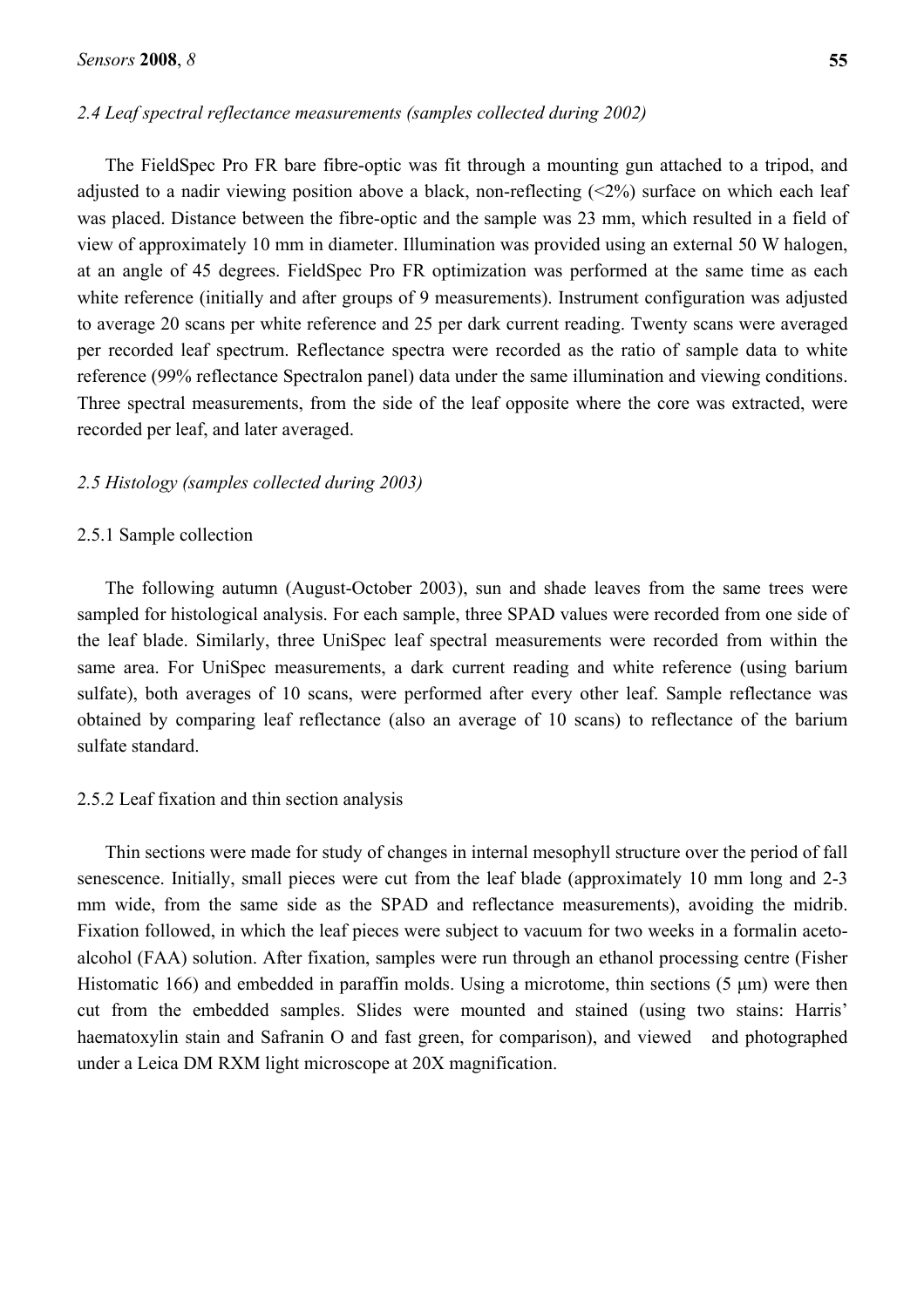## 2.6 *Data analysis*

# 2.6.1 Indices

Three spectral vegetation indices were computed over the time course of senescence, 1.) the modified simple ratio, mSR $_{705}$  [42], 2.) the modified normalized difference index, mND $_{705}$  [42], and 3.) the plant senescence reflectance index, PSRI [18]:

$$
mSR_{705} = \frac{(R_{750} - R_{445})}{(R_{705} - R_{445})}
$$
\n(1)

$$
mND_{705} = \frac{(R_{750} - R_{705})}{(R_{750} + R_{705} - 2R_{445})}
$$
\n(2)

$$
PSRI = \frac{(R_{678} - R_{500})}{R_{750}}
$$
\n(3)

Indices were plotted over both time and total chlorophyll content.

#### 2.6.2 Histological analysis

Total width and palisade and spongy mesophyll width were determined using the 100 µm scale provided in each photo, from which a new ruler was constructed with 10 µm increments. To determine the proportion of airspace versus cells in the spongy mesophyll, we determined the percentage of pixels in an area of interest within the range of colour that typified air space using the Matlab Image Processing Toolbox. One to three areas of interest were delineated per image, to encompass as much of the spongy mesophyll as possible while avoiding veins. There were 114 images in total for the various species/light regime combinations (ASU, 34, ASH, 23, PSU, 26, PSH, 31) covering the seven sampling dates in 2003. Per sampling date, there were 2-5 images per species/light regime combination.

## 2.6.3 Correlation analysis

Correlation analysis was performed to determine the strength of relationships between chlorophyll content (total chlorophyll, chlorophyll *a* and *b*) and spectral indices (mSR<sub>705</sub>, mND<sub>705</sub>, PSRI) as well as anatomical features (total, palisade mesophyll and spongy mespohyll width, percent intercellular space) and spectral wavebands (445.9, 499, 548.5, 676.7, 706.2, 748.6, 800.7, 849.4, 901.2, and 949.6 nm) or indices. The wavebands listed provide a representation throughout the visible and near-infrared regions and several are also used in computation of indices (Eq. 1-3). Correlation analyses involving chlorophyll content were performed using 2002 data, for which we had a greater number of sampling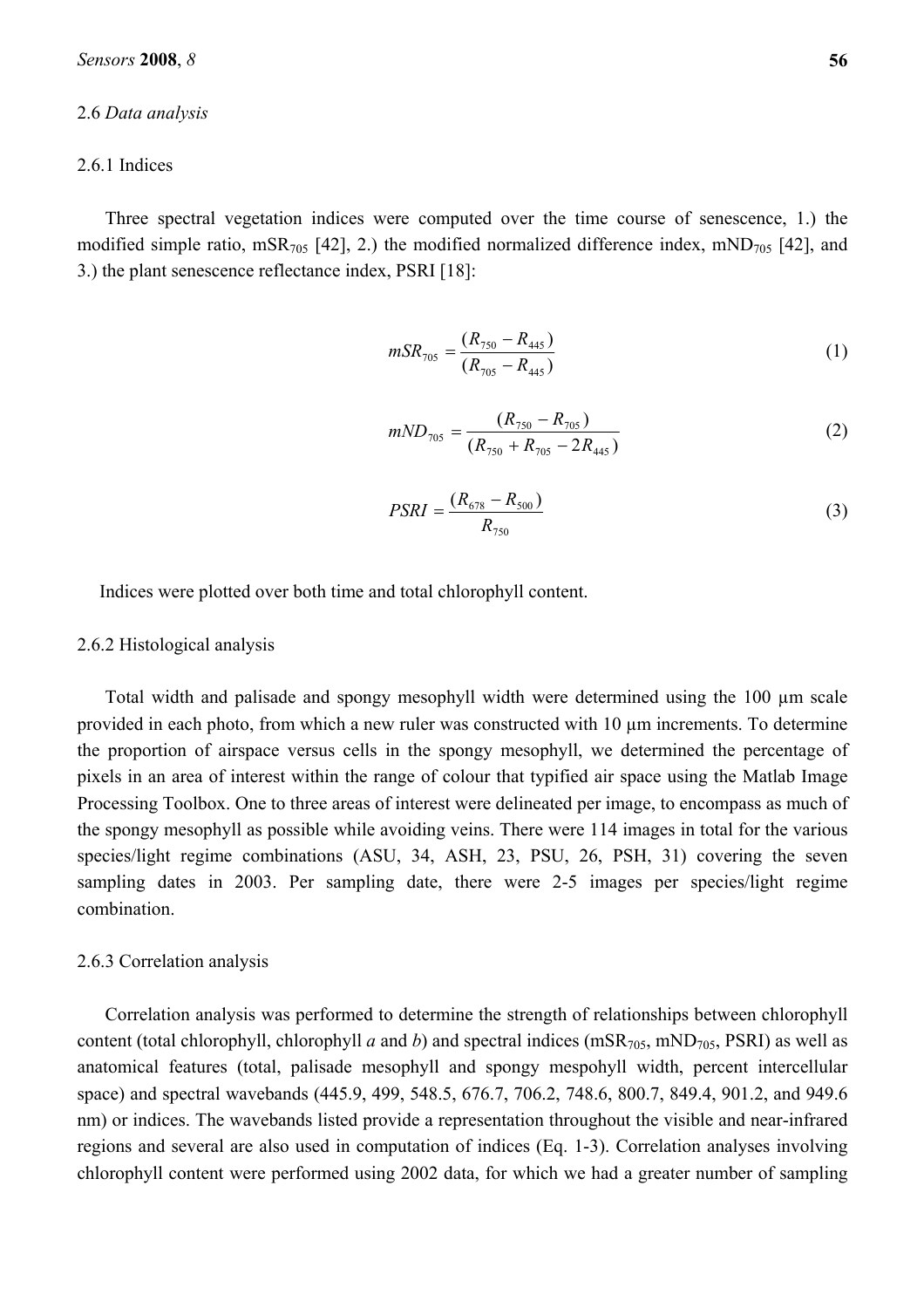dates; those involving histological features were restricted to the 2003 dataset. All samples were tested for normality before the t-tests and we consider an equal variance between sample groups.

# **3. Results**

## *3.1 Results*

In autumn 2002, for neighbouring *P. tremuloides* and *P. balsamifera* trees along the south side of the North Saskatchewan River, visible differences in the timing of senescence events were apparent between species. *P. balsamifera* was the first show signs of leaf yellowing and the first to undergo total leaf drop. By October 15 (day 288), 99% of *P. balsamifera* leaves had fallen. For *P. tremuloides*, all leaves had abscised by October 26 (day 299).

#### 3.1.1 Indices and chlorophyll content

Over the time course of autumn senescence, several key differences may be observed between species and/or illumination category (Figure 1). When plotted according to date,  $mSR_{705}$  and  $mND_{705}$ for ASH leaves are consistently higher than for ASU leaves. For *P. balsamifera*, sun leaves generally exhibit higher values of both indices until near the end of the study period. At day 281, this phenomenon is reversed, and at day 285, values are near equal for PSU and PSH leaves. Over both species and illumination categories, ASU leaves exhibit the highest mSR $_{705}$  and mND $_{705}$  values; PSH leaves generally (with exceptions) show the least. When plotted against chlorophyll content, *P. balsamifera* leaves tend to have slightly higher mSR<sub>705</sub> and mND<sub>705</sub> values than *P. tremuloides*, but little distinction may be made between sun and shade leaves.

For mature leaves to early senescent leaves, PSRI for *P. balsamifera* leaves are slightly positive whereas for *P. tremuloides* leaves are slightly negative. The slightly positive PSRI values for mature *P. balsamifera* leaves are of note, as other documented species with dark-green plant tissues and high chlorophyll content have all exhibited slightly negative PSRI values (Merzlyak *et al*. 1999). Within *P. tremuloides*, ASH PSRI values are higher than for ASU until after day 274. Thus, in later stages of senescence, higher PSRI is observed for ASU leaves. PSU and PSH PSRI values are similar in mature to early senescing leaves, but in late senescence (days 281 and 285), PSRI is higher for PSU leaves. When comparing the two species, PSRI increases sooner for *P. balsamifera* ( $\sim$ day 272) than for *P. tremuloides* (day 285). When plotted against chlorophyll content, PSRI curves are similar for both species and illumination category, although there are no PSRI values for *P. tremuloides* above 0.07.

Prior to chlorophyll breakdown, shade leaves of both *P. balsamifera* and *P. tremuloides* have higher total chlorophyll and chlorophyll *a* contents (Figure 2). Similarly, *P. balsamifera* shade leaves have higher chlorophyll *b* contents. Chlorophyll *b* for *P. tremuloides* leaves, prior to chlorophyll breakdown, is similar for sun and shade leaves, but higher in shade leaves once chlorophyll content declines. Comparing the two species, *P. tremuloides* had higher initial total chlorophyll and chlorophyll *b* contents than *P. balsamifera*. For both trees, declines in chlorophyll content in 2002 began approximately day 255 (Sept 12). For *P. tremuloides*, the decline was faster for sun leaves than for shade leaves. *P. balsamifera* leaves reversed this role in that total chlorophyll and chlorophyll *a*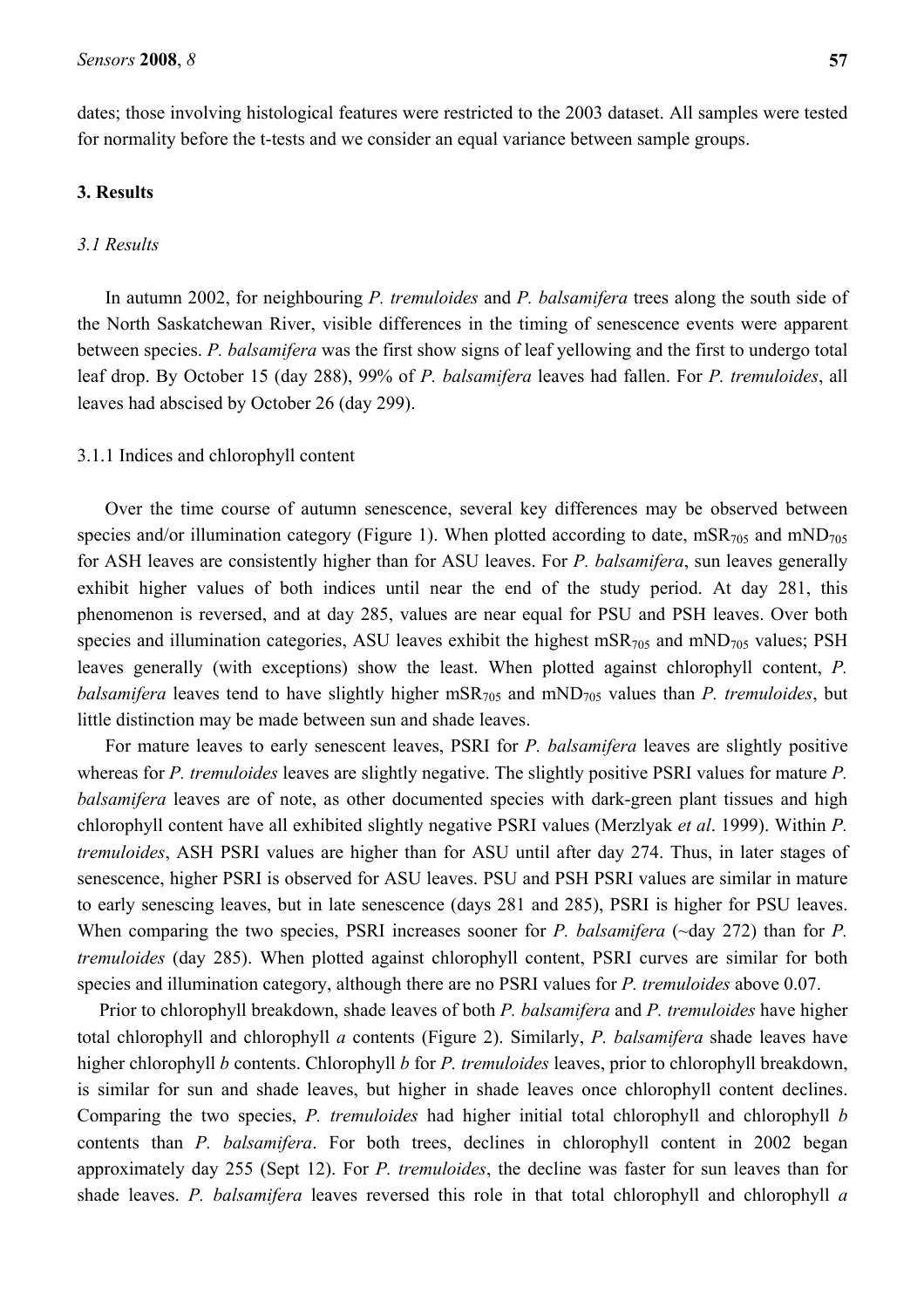contents decreased sharply for shade leaves during mid-senescence (from approximately day 255 to day 270). Overall, declines in chlorophyll *a*, *b* and total chlorophyll were sharper and more variable for *P. balsamifera* than for *P. tremuloides*.

**Figure 1.** Spectral indices (modified simple ratio, mSR705; modified normalized difference index, mND705; plant senescence reflectance index, PSRI) plotted according to time (left) and total chlorophyll content (right) for *P. tremuloides* sun (ASU) and shade (ASH) leaves and *P. balsamifera* sun (PSU) and shade (PSH) leaves. Each symbol represents an average from three leaves.

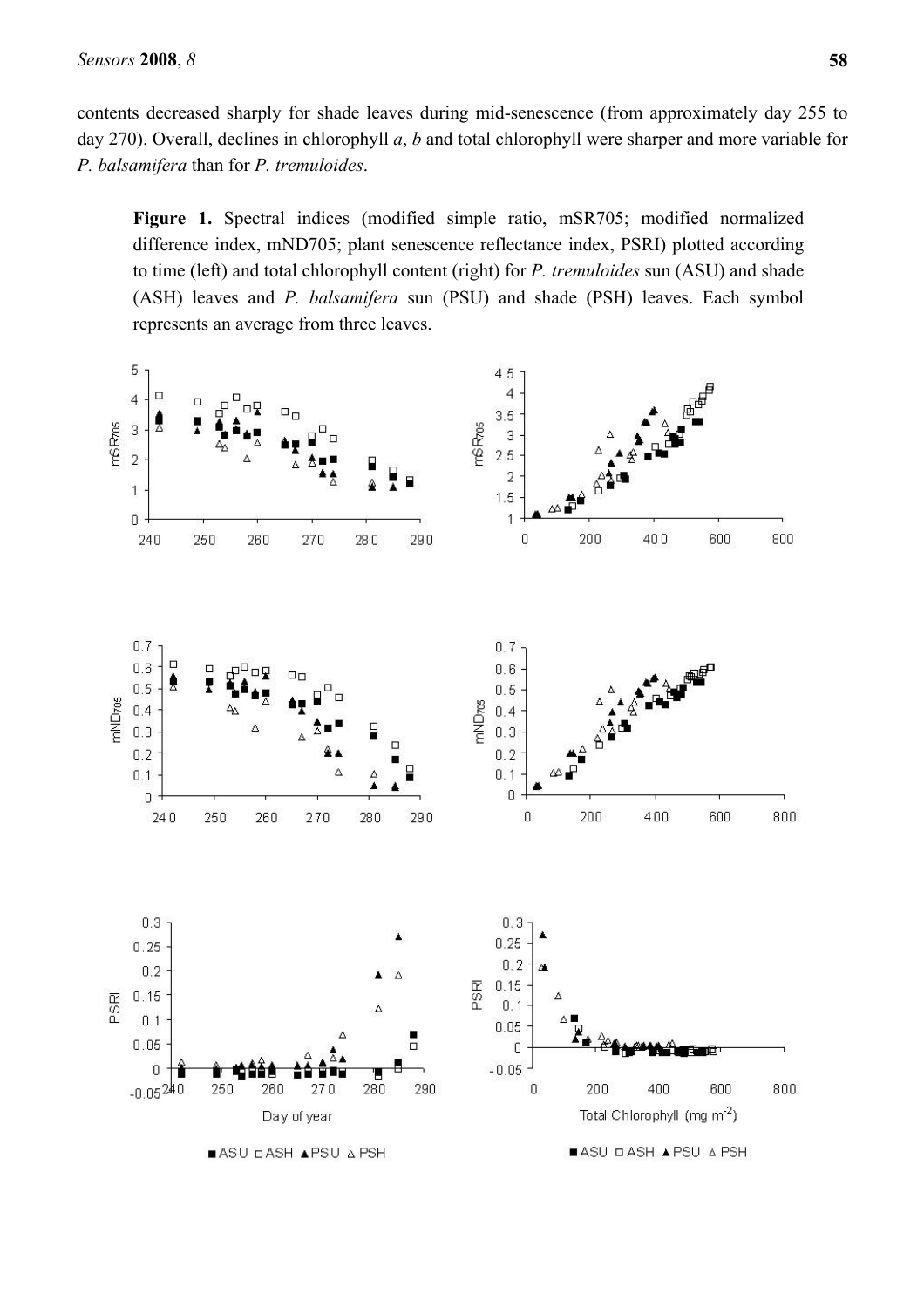**Figure 2**. Changes in total chlorophyll, chlorophyll *a* and *b* and chlorophyll a/b during senescence of *P. tremuloides* and *P. balsamifera* sun and shade leaves. Each symbol represents the mean  $\pm$  1 SD from three leaves, where chlorophyll content is based on regressions based on SPAD curves. Leaf drop occurred by day 288 for *P. balsamifera* and day 299 for *P. tremuloides.*

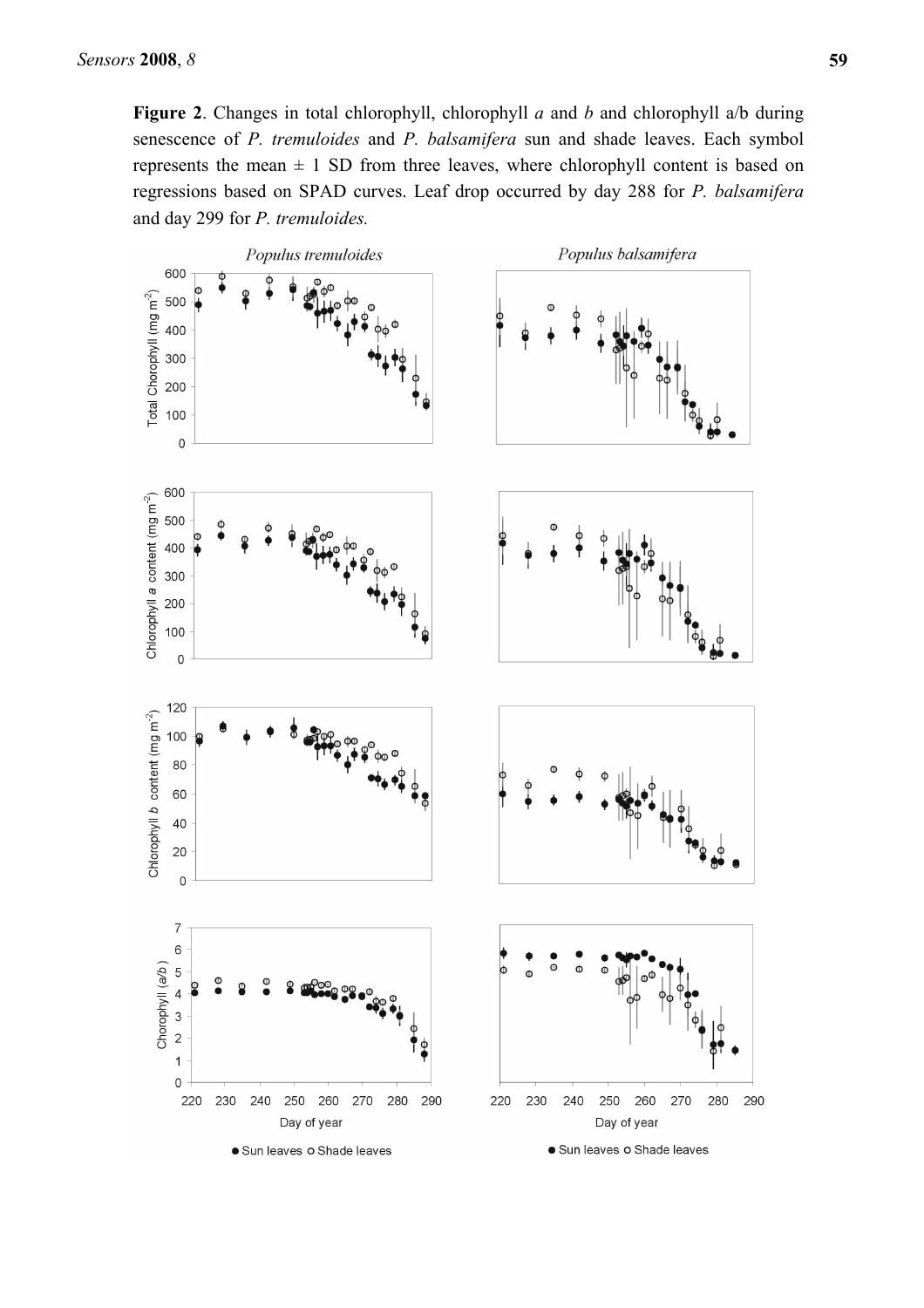*P. balsamifera* and *P. tremuloides* differ markedly in the behaviour of the chlorophyll a/b prior to and during senescence. *P. tremuloides* has lower initial chlorophyll a/b but its decline started later than in *P. balsamifera* (approximately day 262 for *P. tremuloides* versus day 254 for *P. balsamifera*). Throughout the entire period, chlorophyll a/b for *P. tremuloides* shade leaves is greater than for sun leaves whereas the reverse is observed in *P. balsamifera* (also observed for the 2003 dataset with the exception of two dates (day 268, Sept 25 and day 274, Oct 1) for *P. balsamifera*, data not shown).

In the near-infrared, reflectance at 800 nm was significantly higher for *P. balsamifera* (mean  $\pm 1$ ) SD = 51.68  $\pm$  5.25%) than for *P. tremuloides* (mean  $\pm$  1SD = 47.50  $\pm$  2.86%) (based on a two-tailed ttest, P<0.001). Significant differences were not observed between sun and shade leaves for either species, however (P>0.05). Over time, reflectance at 800 nm for both species remained nearly constant (data not shown).

# 3.1.2 Histological analysis

Analysis of leaf thin sections also revealed a number of important differences between *P. tremuloides* and *P. balsamifera* and their sun-lit and shaded leaves during senescence. Statistical tests were not performed due to the limited number of samples in some categories, and one of the limitations of the histological analysis is a lack of *P. tremuloides* shade leaves at low chlorophyll contents ( $\leq$ 250 mg m<sup>-2</sup>) (Table 1). Key findings from Table 1 and visual observations include the following:

Comparisons between *P. tremuloides* and *P. balsamifera*

*P. tremuloides* leaves are thinner than *P. balsamifera* leaves

*P. tremuloides* leaves have lower percent intercellular space in the spongy mesophyll than *P. balsamifera* leaves

Comparisons between sun and shade leaves

Sun leaves are thicker than shade leaves (Figure 3)

For sun leaves, the palisade mesophyll is thicker than the spongy mesophyll (Figure 3)

For *P. tremuloides* shade leaves, the palisade mesophyll is thicker than the spongy mesophyll but for *P. balsamifera* shade leaves, the spongy mesophyll is thicker than the palisade mesophyll (Figure 3)

Both sun and shade leaves of *P. tremuloides* and *P. balsamifera* had two palisade cell layers

For mature leaves, percent intercellular space was greater in shade leaves than for sun leaves, notably for *P. tremuloides*

Comparisons between mature and senescing leaves

For sun leaves, percent intercellular space is higher in senescing leaves

Cell disintegration in the spongy mesophyll was evident in late stages of senescence (Figure 4).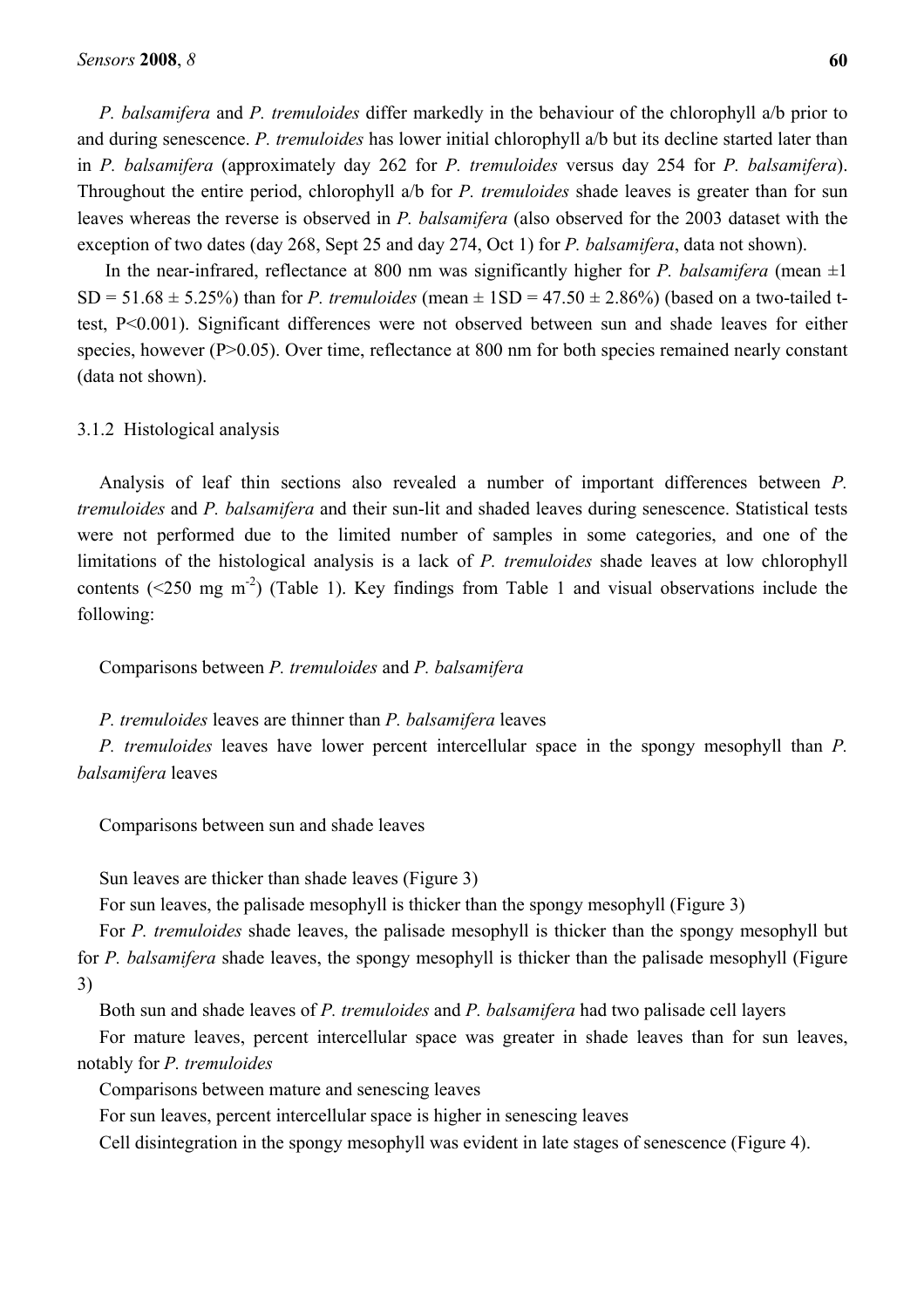| Variable                                                      | Mature        |                              | Senescing                                        |                                                                     |  |
|---------------------------------------------------------------|---------------|------------------------------|--------------------------------------------------|---------------------------------------------------------------------|--|
|                                                               |               |                              |                                                  | (Total Chl>400mgm <sup>-2</sup> ) (Total Chl<250mgm <sup>-2</sup> ) |  |
|                                                               |               | $ASU(n=4)$ ASH               | $ASU(n=3)$ ASH                                   |                                                                     |  |
|                                                               |               | $(n=8)$                      |                                                  |                                                                     |  |
| Total thickness $(\mu m)$                                     |               |                              | $88.43(1.42 \qquad 68.09(7. \qquad 84.73(16.5$   | <b>NA</b>                                                           |  |
|                                                               | $\mathcal{E}$ | (09)                         | 2)                                               |                                                                     |  |
| Thickness palisade                                            |               | $49.35(2.61 \qquad 31.02(4.$ | 48.13(12.2)                                      | NA                                                                  |  |
| $(\mu m)$                                                     |               | $(76)$ 4)                    |                                                  |                                                                     |  |
| Thickness spongy                                              |               |                              | 29.90(0.58 27.19(3. 26.88(4.88                   | <b>NA</b>                                                           |  |
| $(\mu m)$                                                     |               | 47)                          |                                                  |                                                                     |  |
| Intercellular space                                           |               |                              | 28.35(4.00 37.06(5. 41.28(10.9                   | <b>NA</b>                                                           |  |
| $(\%)$                                                        |               | 94)                          | 7)                                               |                                                                     |  |
| $R_{800.7}$                                                   |               |                              | 56.07(6.87 54.46(4. 52.63(3.27                   | NA                                                                  |  |
|                                                               |               | 06)                          |                                                  |                                                                     |  |
|                                                               |               |                              | <b>PSU</b> $(n=2)$ <b>PSH PSU</b> $(n=5)$        | <b>PSH</b>                                                          |  |
|                                                               |               | $(n=4)$                      |                                                  | $(n=3)$                                                             |  |
| Total thickness (µm) 100.70(21. 80.24(8. 109.24(18. 77.83(13. |               |                              |                                                  |                                                                     |  |
|                                                               |               |                              | $(07)$ $(05)$ $(62)$ $(61)$                      |                                                                     |  |
| Thickness palisade                                            |               |                              | 49.50(9.90 28.47(0. 44.12(8.59 35.27(13.         |                                                                     |  |
| $(\mu m)$                                                     | $\mathcal{E}$ | $66)$ )                      |                                                  | 74)                                                                 |  |
| Thickness spongy                                              |               |                              | $42.60(10.3$ $42.25(7.$ $55.12(10.4$ $39.50(11.$ |                                                                     |  |
| $(\mu m)$                                                     | 9)            | 89)                          | 3)                                               | 36)                                                                 |  |
| Intercellular space                                           |               |                              | 46.62(6.55 50.66(5. 51.08(9.85 48.22(12.         |                                                                     |  |
| $(\%)$                                                        | $\mathcal{E}$ | 46)                          | $\lambda$                                        | 78)                                                                 |  |
| R <sub>800.7</sub>                                            |               |                              | $58.71(0.10$ $55.59(3.56.41(2.43$                | 55.03(1.5)                                                          |  |
|                                                               | $\mathcal{L}$ | 65)                          |                                                  | 5)                                                                  |  |

**Table 1.** Comparison of anatomical features and near-infrared reflectance at 800.7 nm for mature and senescing *P. tremuloides* and *P. balsamifera* leaves.

Note: NA=not available. No ASH samples with total chlorophyll< 250 mg m<sup>-2</sup> from the 2003 dataset were gathered. R<sub>subscript</sub> is reflectance at the indicated waveband. Sample sizes indicate number of thin sections used to compute means. For thickness, five measurements were made and averaged per thin section. *P. tremuloides* sun (ASU) and shade (ASH), *P. balsamifera* sun (PSU) and shade (PSH).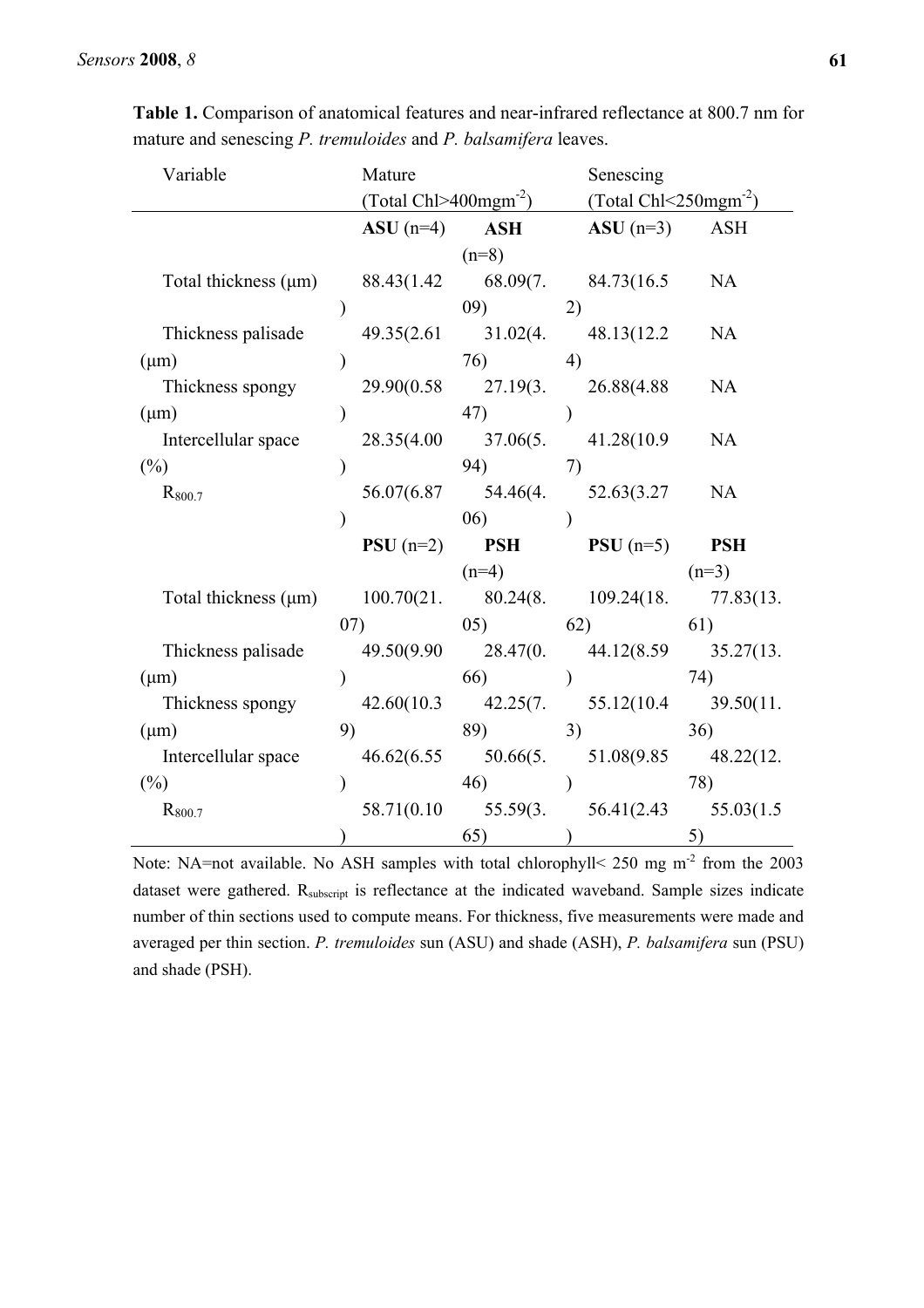**Figure 3**. Mean palisade and spongy mesophyll thickness  $(± 1 SD)$  for mature *P*. *tremuloides* sun (ASU) and shade (ASH) leaves and *P. balsamifera* sun (PSU) and shade (PSH) leaves, based on measurements from August 8, 2003 thin sections (n=2-5).



□ Palisade mesophyll ■ Spongy mesophyll



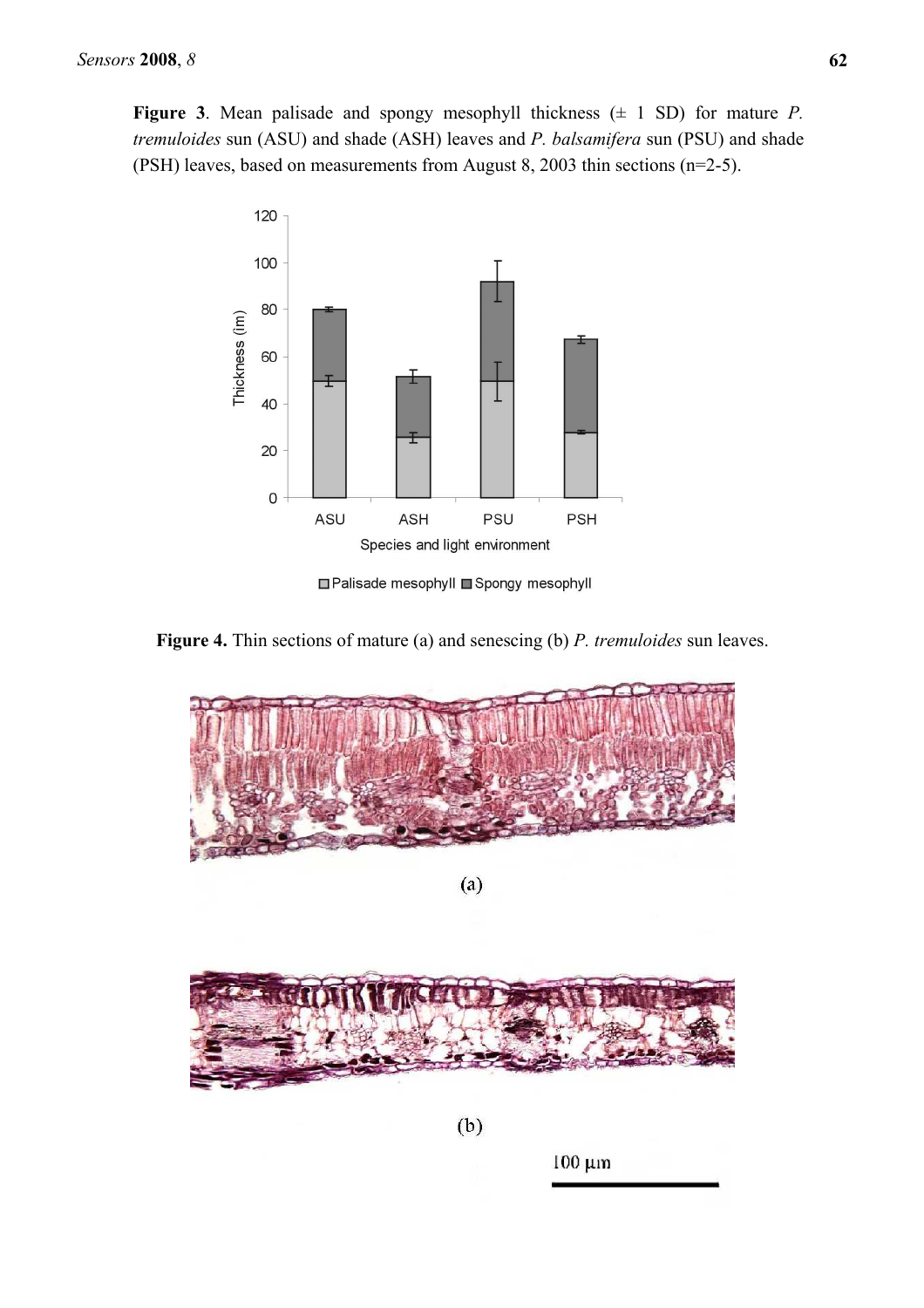#### 3.1.3 Correlation analyses

Highly significant (P<0.01) correlation coefficients were found between the chlorophyll indices  $(mSR<sub>705</sub>, mND<sub>705</sub>)$  and chlorophyll a, b, total chlorophyll and chlorophyll a/b (exception: ASU mSR705 with chlorophyll a/b, significant at P<0.05) (Table 2). PSRI was not included in the correlation analysis with chlorophyll because the relationship was non-linear (Figure 1).

There were fewer significant relationships between spectral bands and leaf anatomical features (total thickness, palisade mesophyll thickness, spongy mesophyll thickness, percent intercellular space). Of particular interest, no significant correlations were found between any of these leaf traits and wavebands in the near-infrared. This is consistent with our finding that reflectance at 800.7 nm was fairly stable over a large range of chlorophyll contents within each species. However, a number of significant relationships were detected between leaf traits and wavebands in the chlorophyll absorption wells (445.9 nm, 676.7 nm) as well as with PSRI. This was the case for ASU leaves, in which all leaf traits (total thickness, palisade mesophyll thickness, spongy mesophyll thickness, percent intercellular space) were significantly (P<0.05) correlated with reflectance at 445.9 nm, 676.7 nm, as well as with PSRI. For *P. tremuloides* shade leaves, the only significant correlations found were between palisade mesophyll thickness and PSRI and between percent intercellular space and PSRI. For *P. balsamifera* sun leaves, palisade mesophyll thickness was correlated ( $P<0.05$ ) with  $R_{445.9}$ ,  $R_{676.7}$  and PSRI. No significant relationships existed between *P. balsamifera* shade leaves and any of the leaf anatomical traits.

| Leaf       | <b>Ind</b> | Chl     |           |                      | Chl Chl Total |
|------------|------------|---------|-----------|----------------------|---------------|
| type       | $ex$ a     |         |           | $b$ a/b              | Chl           |
| <b>ASU</b> | mS         |         |           | $0.91$ $0.96$ $0.71$ | $0.930*$      |
|            | $R_{705}$  | 9** 1** |           | $1*$                 | $\ast$        |
|            | mN         |         |           | $0.92$ $0.91$ $0.79$ | $0.929*$      |
|            | $D_{705}$  | $5**$   | $0^{**}$  | $0***$               | $\ast$        |
| <b>ASH</b> | mS         | 0.98    | 0.98      | 0.97                 | $0.985*$      |
|            | $R_{705}$  | $5**$   | $2**$     | $1**$                | $\ast$        |
|            | mN         | 0.98    | 0.98 0.98 |                      | $0.980*$      |
|            | $D_{705}$  | $0$ **  | $1**$     | $1**$                | $\ast$        |
| <b>PSU</b> | mS         |         | 0.9900.99 | 0.91                 | $0.992*$      |
|            | $R_{705}$  | $2**$   | $0^{**}$  | $1**$                | $\ast$        |
|            | mN         | 0.98    | 0.98      | 0.96                 | $0.982*$      |
|            | $D_{705}$  | $2**$   | $5**$     | $2**$                | $\ast$        |
| <b>PSH</b> | mS         | 0.97    | 0.96      | 0.85                 | $0.972*$      |
|            | $R_{705}$  | $4**$   | $0$ **    | $9**$                | *             |
|            | mN         | 0.98    | 0.97      | 0.90                 | $0.982*$      |
|            | $D_{705}$  | $2**$   | $7**$     | $8**$                | $\ast$        |

**Table 2:** Correlation coefficients (r) for relationships between spectral vegetation indices and leaf chlorophyll content (2003 data)

Note. \*P≤0.05; \*\*P≤0.01. *P. tremuloides* sun (ASU) and shade (ASH), *P. balsamifera* sun (PSU) and shade (PSH).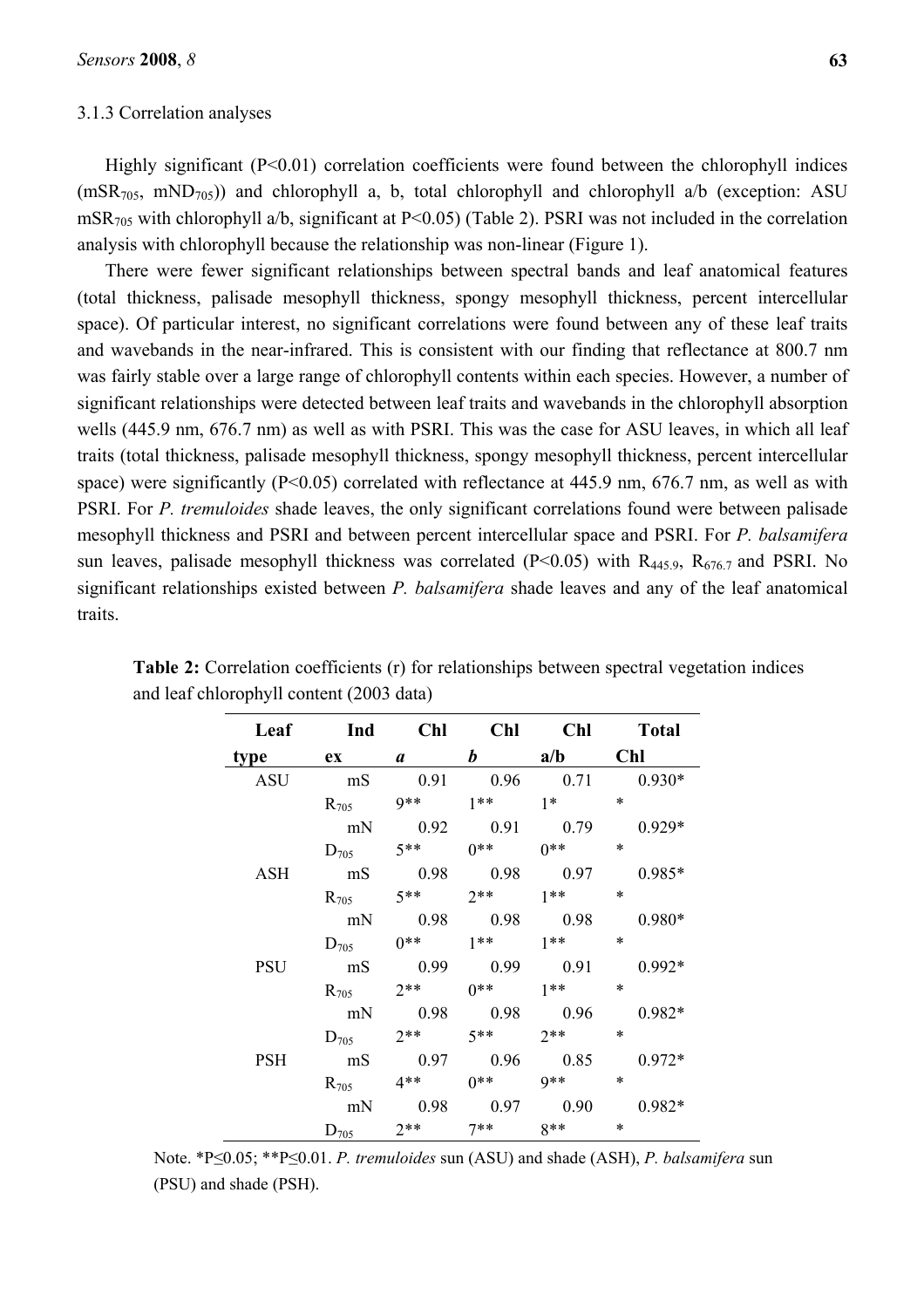# **4. Discussion**

## *4.1 Comparison of species*

Several key differences in leaf spectral reflectance and leaf traits between *P. tremuloides* and *P. balsamifera* have been identified in this study. Overall, the earlier onset of senescence in *P. balsamifera* as compared to *P. tremuloides* was reflected in an earlier rise in PSRI, an index designed for this purpose (Figure 1). Two additional indices,  $mSR_{705}$  and  $mND_{705}$ , which tightly correlate with chlorophyll content, were useful in monitoring trends in chlorophyll content over the progress of senescence (Table 2). Values of these indices were generally higher for *P. tremuloides*, with the higher total chlorophyll content. *P. balsamifera*, on the other hand, exhibited higher chlorophyll a/b. Leaf thickness and percentage intercellular space were also greater in *P. balsamifera* (Table 1), which corresponds well with its significantly higher mean reflectance at 800.7 nm (P<0.001).

Differences in reflectance indices between species at key times of the year may have important implications for detecting species from a remote sensing perspective. This will be the case only if these differences are consistent between species and are transferred to the canopy level. Further study using hyperspectral airborne or space-borne imagery would be necessary to answer these types of questions. A significant complicating factor will be non-synchronous timing of leaf colour changes and leaf fall between clones, which has been known to occur within the same stand [38].

## *4.2 Comparison of sun and shade leaves*

For both species, many of the expected differences between their sunlit and shaded leaves were observed, including greater total thickness and, in particular, greater palisade mesophyll thickness in sunlit leaves (Table 1). That mature shade leaves had greater percent intercellular space than mature sun leaves is consistent with [25,26]. Higher proportion of spongy mesophyll in shade leaves may serve to increase internal light scattering and absorptance under low light levels [39]. The two species, both shade-intolerant, therefore appear capable of some degree of morphological plasticity due to light environment, based on their variability in leaf histological features [20,23]. However, these differences did not result in significant differences ( $\alpha$  =0.05) in reflectance at 800.7 nm between sun and shade leaves for either species. An earlier study by [31] concluded similarly, for which sun-adapted plants had similar optical properties in the near-infrared to shade-adapted plants.

Although total chlorophyll was initially higher for shade leaves for both *P. tremuloides* and *P. balsamifera*, this trend continued for *P. tremuloides* but destabilized in *P. balsamifera* with the onset of senescence (Figure 2). The most striking difference between sun and shade leaves of the two species was observed for chlorophyll a/b. For *P. tremuloides*, shade leaves consistently had higher chlorophyll a/b whereas for *P. balsamifera*, sun leaves almost always had the higher chlorophyll a/b. Since previous studies have shown a tendency for chlorophyll a/b to decrease with decreasing light availability [27,28,29], our results for *P. tremuloides* are contrary to the norm.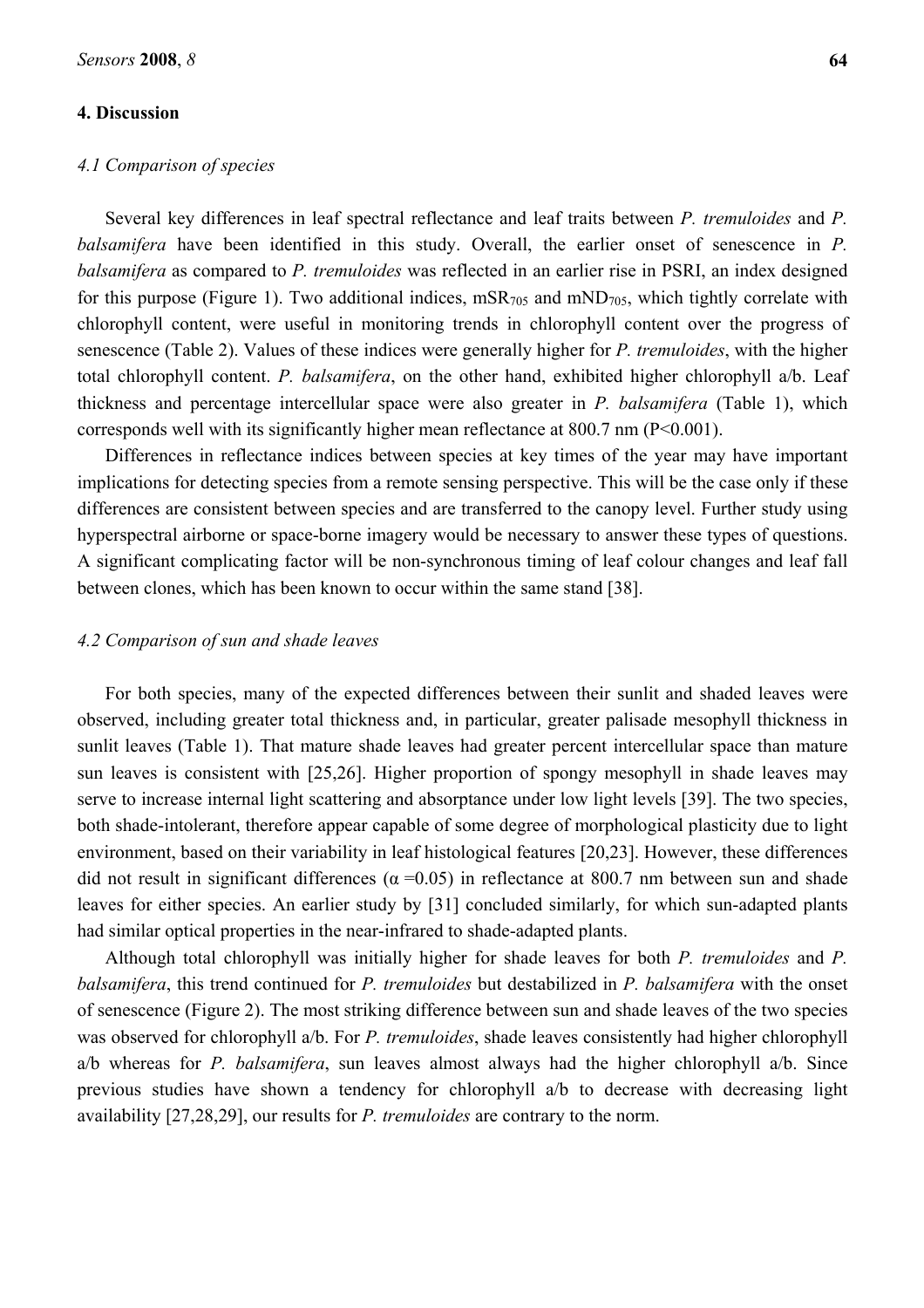# *4.3 Comparison of mature and senescing leaves*

Higher percent intercellular space for senescing ASU and PSU than for mature ASU and PSU (Table 1) are an indication of changes in the mesophyll such as cell wall breakdown, also evident in thin section photographs (Figure 4) (PSH leaves did not show this trend, however). Unfortunately, based on our data, it does not appear possible to track these types of changes, determined from simple leaf thin sections, using wavebands in the NIR. It is important to note here, however, that while large sample sizes were attained of reflectance spectra and for chlorophyll analyses, sample sizes for the histological analysis were limited due to the greater amount of time and detail required (see Methods). Larger sample sizes could have strengthened our conclusions based on Table 1.

Overall, correlations between internal anatomical features and wavebands in the NIR were poor (P>0.05). Likewise, correlations between NIR and % intercellular space were weak in a study by [40], who used more labour-intensive oblique-paradermal sections to determine leaf section parameters. In their case, parameters highly correlated with NIR included the ratio of mesophyll cell surface area exposed to intercellular space per unit leaf area, leaf bicoloration, and the prescence of a thick leaf cuticle. Their finding agrees with [15], who indicated that the number or total area of the air-cell wall interfaces may be a more important parameter for determining reflectance than the volume of air space. He also suggested that, with regard to internal light-scattering mechanisms, the palisade mesophyll may be just as important as the spongy mesophyll. On the other hand, we found significant correlation (P<0.05) between transmittance at 800.7 nm and both percent intercellular space and spongy mesophyll width for nine tropical species with a much greater range for these three variables [41]. It appears that percent intercellular space and spongy mesophyll width may be more useful for prediction in the near-infrared in multiple species with dissimilar internal morphologies than for samespecies samples covering the progress of senescence.

Chlorophyll a/b declined with time for *P. tremuloides* and *P. balsamifera* during autumn senescence (Figure 2). This decline is consistent with work by Sanger (1971), who also observed a decline in chlorophyll a/b in senescing *P. tremuloides* leaves. It does not correspond with findings by Dean *et al*. (1993), however, who observed an increase in chlorophyll a/b for this same species during senescence.

# **5. Conclusions**

Throughout this study, we aimed to improve our understanding of the spectro-temporal dynamics of *P. tremuloides* and *P. balsamifera* leaves by characterizing changes in leaf traits in autumn and determining their correspondence with changes in leaf spectral characteristics. Since our results cover limited sample sizes over two autumn periods (2002 and 2003), we cannot make generalizations about their senescence behaviour over time nor space. Changes in chlorophyll content during this period, however, were well correlated with two indices,  $mSR_{705}$  and  $mND_{705}$  [42]. Deterioration of the mesophyll, however, while evident in thin section photographs, was not evident in a NIR response. This result was unexpected. In fact, [14] stated 'collapse of the mesophyll' as a common predictor for decreases of NIR. This predictor was not effective in explaining NIR levels in our data, and may not be useful over all species or leaf types. Transmittance in the NIR was not found to change with leaf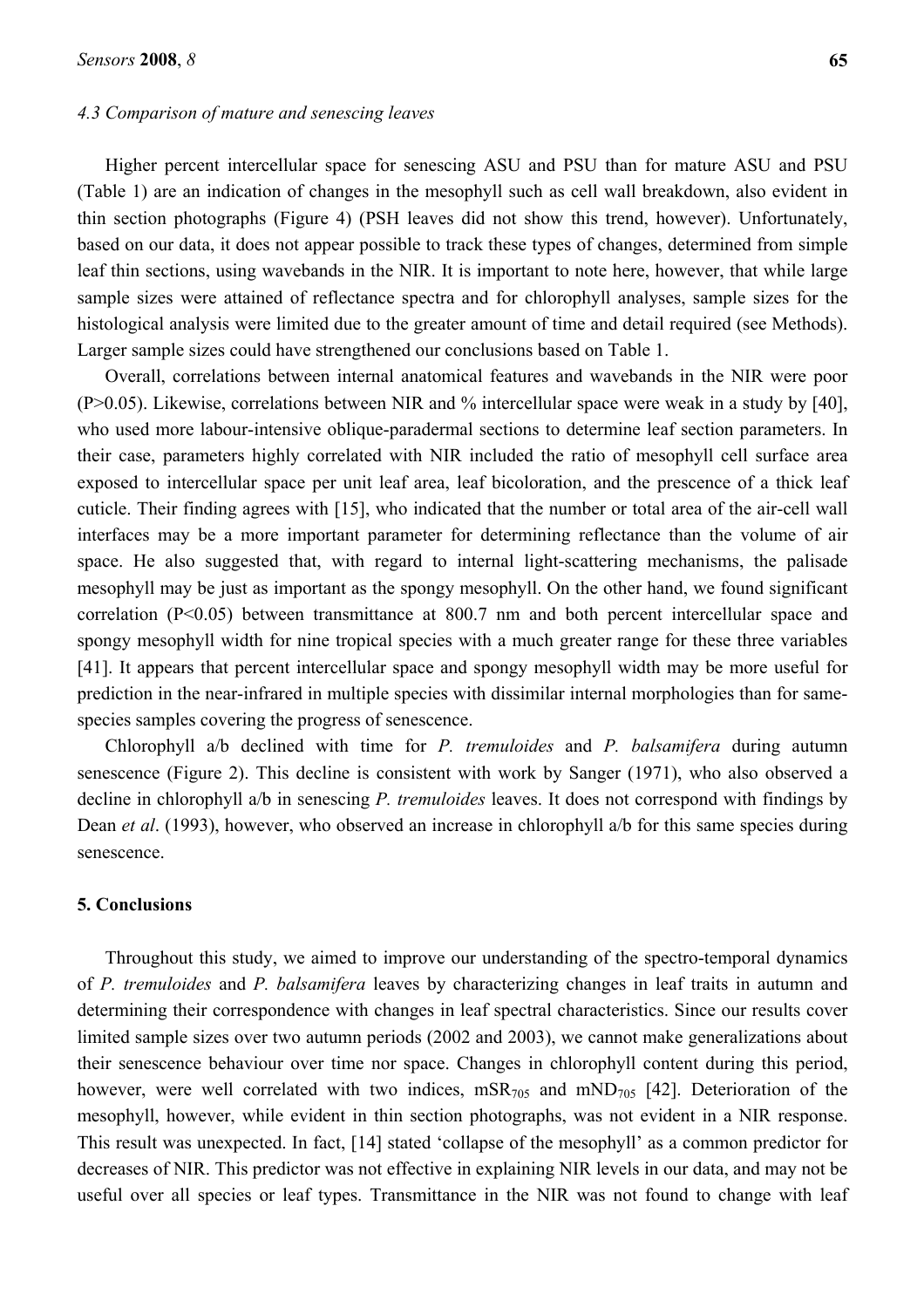senescence either in a study by [43] on beans (*Phaseolus vulgaris* L.). On the contrary, several mesophyll features (palisade and spongy mesophyll thickness and percent intercellular space) were significantly correlated with PSRI, which incorporates wavebands from both the visible and NIR regions. This index should be explored to a greater extent for the purpose of tracking mesophyll breakdown in senescing leaves.

Sampling over multiple years, over a greater number of trees representing clones and over a broader range of sites would further extend our knowledge of the ecology of these species, particularly if coupled with study of satellite-borne hyperspectral imagery. Research of this type could indicate the potential for species discrimination and potentially clone discrimination from remotely sensed data, especially at critical times of the year such as autumn senescence. Extending the present study to cover the period of spring flush could expose additional key differences between these major hardwood components of the forest resource in western Canada.

#### **Acknowledgements**

We would like to acknowledge the financial support of the National Science and Engineering Research Council of Canada under their Discovery Grant Programme. As well, we thank Dr. Benoit Rivard for his input on the experimental design, and Dr. Ron Hall for helpful comments on an early version of this manuscript. We acknowledge the comments and suggestions of two anonymous reviewers.

#### **References**

- 1. Anderson, A.; Keskutalo, J.; Sjodin, A.; Bhalerao, R.; Sterkym F.; Wissel, K.; Tandre, K.; Aspeborg, H.; Moyle, R.; Ohmiya, Y.; Brunner, A.; Gustafsson, P.; Karlsson, J.; Lundeberg, J.; Nilsson, O.; Sandberg, G.; Strauss, S.; Sundberg, B.; Uhlen, M.; Jansson, D.; Nilsson, P. A transcriptional timetable of autumn senescence. *Genome Biol.* **2005**, *5*, R24, 1-13.
- 2. Matile, P.; Duggelin, T.; Rentsch, M.; Bortlik, K.; Peiker, C.; Thomas, H. How and why is chlorophyll broken down in senescent leaves. *Plant Physiol. Biochem.* **1989**, *27*, 595-604.
- 3. Masoni, A.; Ercoli, L.; Mariotti, M.; Barberi, P. Changes in spectral properties of aging and senescing maize and sunflower leaves. *Physiol. Planta.* **1994**, *91*, 334-338.
- 4. Collier, D.E.; Thibodeau, B.A., Changes in respiration and chemical content during autumnal senescence of *Populus tremuloides* and *Quercus rubra* leaves. *Tree Physiol.* **1995**, *15*, 759-764.
- 5. Merzlyak, M.N.; Gitelson, A. Why and what for the leaves are yellow in autumn? On the interpretation of optical spectra of senescing leaves (*Acer platanoides* L.). *J. Plant Physiol.* **1995**, *145*, 315-320.
- 6. Wolf, F. T. Changes in chlorophyll-a and chlorophyll-b in autumn leaves. *American Journal of Botany* **1956**, *43*, 714-718.
- 7. Sanger, J. E. Quantitative investigations of leaf pigments from their inception in buds through autumn coloration to decomposition in falling leaves. *Ecology* **1971**, *52*, 1075-1089.
- 8. Watts, D. F.; Eeley, J. H. Changes in the chlorophyll a-b ratio during autumn coloration of *Populus sargentii*. *Bull. Torrey Botan. Club* **1981**, *108*, 379-382.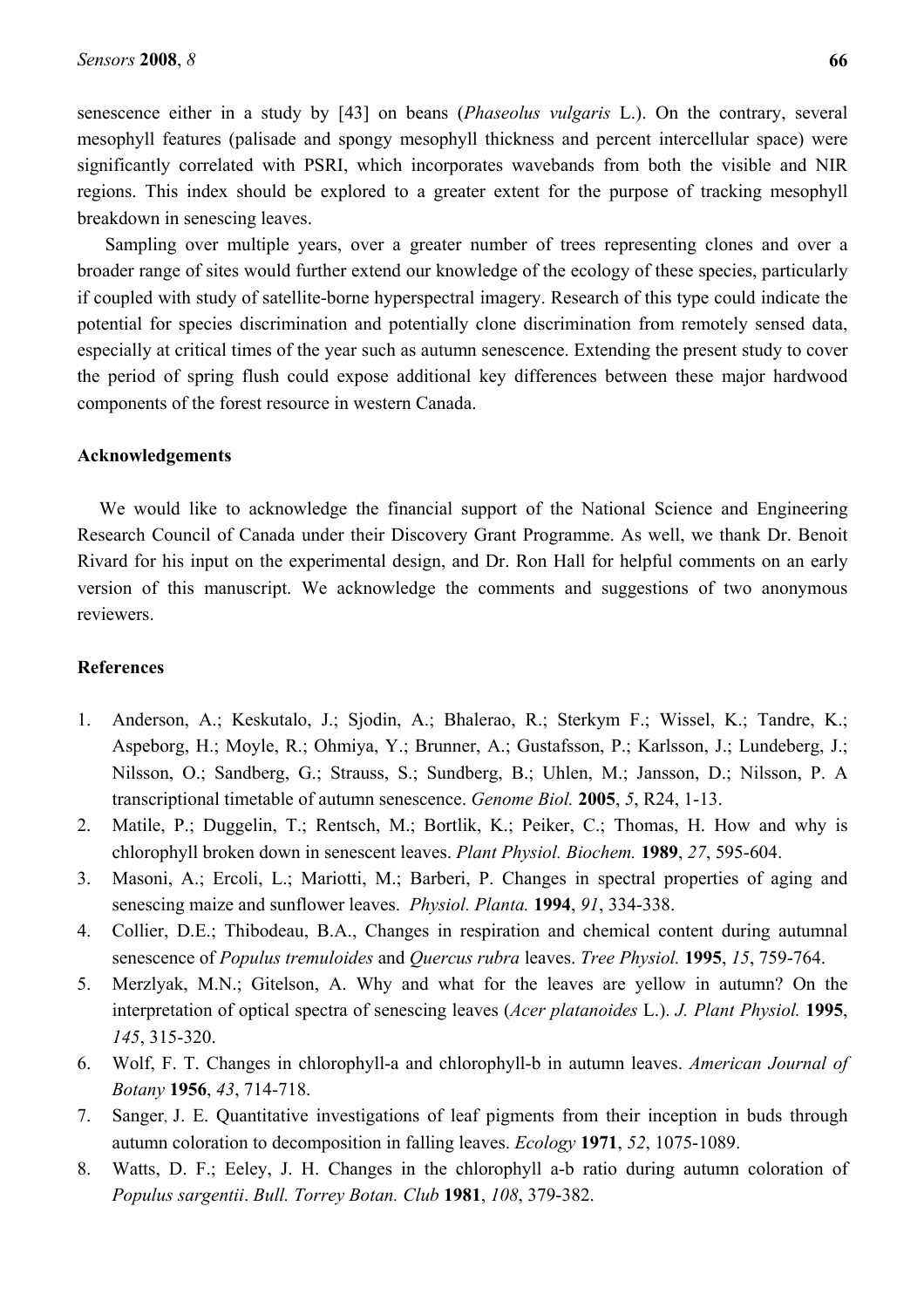- 9. Peterson, E. B.; Peterson, N. M. *Ecology, management, and use of aspen and balsam poplar in the prairie provinces*. *Special Report 1.* Forestry Canada Northwest Region Northern Forestry Centre: Edmonton, AB, Canada, 1992.
- 10. Okada, K.; Inoue, Y.; Satoh, K.; Katoh, S. Effects of light on degradation of chlorophyll and proteins during senescence of detached rice leaves. *Plant Cell Physiol.* **1992**, *33*, 1183-1191.
- 11. Masclaux, C.; Valadier, M. H.; Brugiere, N.; Morot-Gaudry, J. F.; Hirel, B. Characterization of the sink/source transition in tobacco (*Nicotiana tabacum* L.) shoots in relation to nitrogen management and leaf senescence. *Planta* **2000**, *211*, 510-518.
- 12. Hortensteiner, S.; Feller, U. Nitrogen metabolism and remobilization during senescence. *J. Exp. Bot.* **2002**, *53*, 927-937.
- 13. Boyer, M.; Miller, J.; Belanger, M.; Hare, E.; Wu, J. Y. Senescence and spectral reflectance in leaves of Northern Pin Oak (*Quercus palustris* Muenchh). *Remote Sens. Environ.* **1998**, *25*, 71-87.
- 14. Knipling, E. B. Physical and physiological basis for the reflectance of visible and near-infrared radiation from vegetation. *Remote Sens. Environ.* **1970**, *1*, 155-159.
- 15. Kmipling, E. B. Physical and physiological basis for differences in reflectance of healthy and diseased plants In *Proc. Workshop on Infrared Color Photography and diseased plants*; Florida Dept. of Agriculture: Winter Haven, Florida, 1967.
- 16. Gausman, H. W. *Plant leaf optical properties in visible and near-infrared light*. Graduate Studies No. 29; Texas Tech Press: Lubbock, Texas, 1985.
- 17. Gitelson, A.; Merzlyak, M. N. Spectral reflectance changes associated with autumn senescence of *Aesculus hippocastanum L* and *Acer platanoides L* leaves - spectral features and relation to chlorophyll estimation. *J. Plant Physiol.* **1994**, *143*, 286-292.
- 18. Merzlyak, M. N.; Gitelson, A. A.; Chivkunova, O. B.; Rakitin, V. Y. Non-destructive optical detection of pigment changes during leaf senescence and fruit ripening. *Physiol. Planta.* **1999**, *106*, 135-141.
- 19. StJacques, C.; Labrecque, M.; Bellefleur, P. Plasticity of leaf absorbency in some broadleaf tree seedlings. *Bot. Gaz.* **1991**, *152*, 195-202.
- 20. Ashton, P. M. S.; Berlyn, G. P. Leaf adaptations of some Shorea species to sun and shade. *New Phytol.* **1992**, *121*, 587-596.
- 21. Feng, Y. L.; Cao, K. F.; Zhang, J. L. Photosynthetic characteristics, dark respiration, and leaf mass per unit area in seedlings of four tropical tree species grown under three irradiances. *Photosynthetica* **2004**, *42*, 431-437.
- 22. Gamage, H. K.; Ashton, M. S.; Singhakumara, B. M. R. Leaf structure of *Syzygium spp*. (Myrtaceae) in relation to site affinity within a tropical rain forest. *Bot. J. Linn. Soc.* **2003**, *141*, 365-377.
- 23. Ashton, P. M. S.; Olander, L. P.; Berlyn, G. P.; Thadani, R.; Cameron, I. R. Changes in leaf structure in relation to crown position and tree size of *Betula papyrifera* within fire-origin stands of interior cedar-hemlock. *Can. J. Bot.-Rev. Can. Bot.* **1998**, *76*, 1180-1187.
- 24. Roth, I. *Stratification of tropical forests as seen in leaf structure*; Dr. W. Junk Publishers: The Hague, 1984.
- 25. Gausman, H. W. Evaluation of factors causing reflectance differences between sun and shade leaves. *Remote Sens. Environ.* **1984**, *15*, 177-181.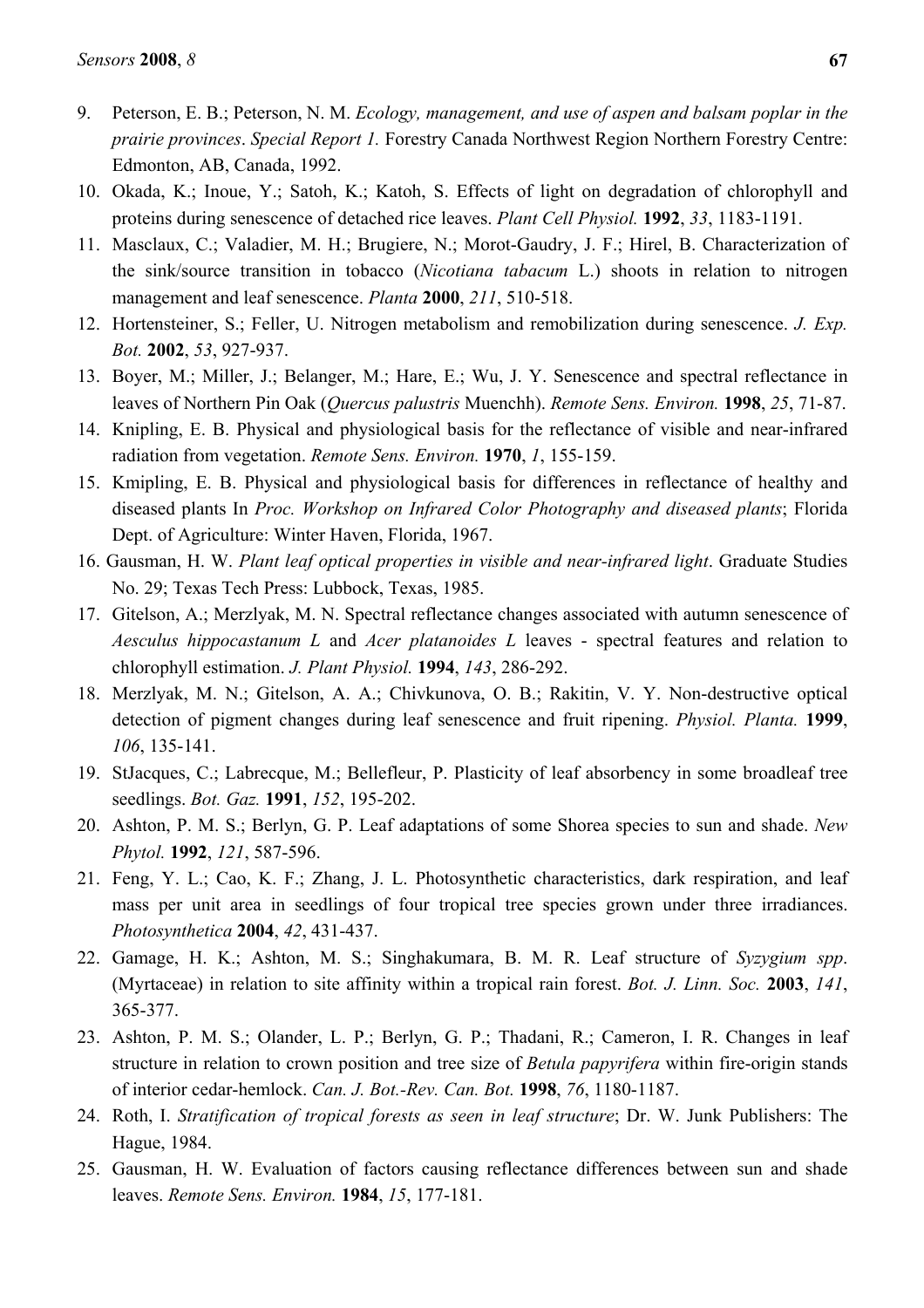- 26. Gamon, J. A.; Surfus, J. S. Assessing leaf pigments content and activity with a reflectometer. *New Phytol.* **1999**, *143*, 105-117.
- 27. Oberbauer, S. F. and Strain, B. R. Effects of canopy position and irradiance on the leaf physiology and morphology of *Pentaclethra macroloba* (Mimosaceae). *Am. J. Bot.* **1986**, *73*, 409-416.
- 28. Givnish, T. J. Adapatations to sun and shade: A whole-plant perspective. In *Ecology of Photosynthesis in Sun and Shade*; Evans, J. R.; vonCaemmerer, S.; Adams III, W. W., (Eds.); (CSIRO: Australia, 1988; pp. 63-92,.
- 29. Lei, T. T.; Tabuchi, R.; Kitao, M.; Koike, T. Functional relationship between chlorophyll content and leaf reflectance, and light-capturing efficiency of Japanese forest species. *Physiol. Planta.* **1996**, *96*, 411-418.
- 30. Lee, D. W.; Graham, R. Leaf optical-properties of rain-forest sun and extreme shade plants. *Am. J. Bot.* **1986**, *73*, 1100-1108.
- 31. Knapp, A. K.; Carter, G. A. Variability in leaf optical properties among 26 species from a broad range of habitats. *Am. J. Bot.* **1998**, *85*, 940-946.
- 32. Demarez, V.; Gastellu-Etchegorry, J. P.; Mougin, E.; Marty, G.; Proisy, C.; Dufrene, E.; Le Dantec, V. Seasonal variation of leaf chlorophyll content of a temperate forest. Inversion of the PROSPECT model. *Int. J. Remote Sens.* **1999**, *20*, 879-894.
- 33. Dean M. A.; Letner, C. A.; Eley, J. H. Effect of autumn foliar senescence on chlorophyll a-b ratio and respiratory enzymes of *Populus tremuloides. Bull. Torrey Bot. Club* **1993**, *120*, 269-274.
- 34. Rauscher, H. M.; Perala, D. A.; Worth, C. V. The ecology and management of aspen. *AI Appl.* **1995**, *9*, 59-59.
- 35. Farrar, J. L. *Trees in Canada*; Fitzhenry & Whiteside Ltd. and the Canadian Forest Service Natural Resources Canada: Ottawa, Canada, 1995.
- 36. Amlin, N. M.; Rod, S. B. Drought stress and recovery of riparian cottonwoods due to water table alteration along Willow Creek, Alberta. *Trees-Struct. Funct.* **2003**, *17*, 351-358.
- 37. Mitton, J. B.; Grant, M. C. Observations on the ecology and evolution of quaking aspen, Populus tremuloides, in the Colorado Front Range. *Am. J. Bot.* **1980**, *67*, 202-209.
- 38. Peterson, E. B. and Peterson, N. M. Ecology, management, and use of aspen and balsam poplar in the prairie provinces. Special Report 1, *Forestry Canada Northwest Region Northern Forestry Centre*, pp. 252, 1992.
- 39. Garcia-Plazaola, J. I.; Hernandez, A.; Becerril, J. M. Antioxidant and pigment composition during autumnal leaf senescence in woody deciduous species differing in their ecological traits. *Plant Biol.* **2003**, *5*, 557-566.
- 40. Slaton, M. R.; Hunt, E. R.; Smith, W. K. Estimating near-infrared leaf reflectance from leaf structural characteristics. *Am. J. Bot.* **2001**, *88*, 278-284.
- 41. Castro-Esau, K. L.; Sanchez-Azofeifa, G. A.; Rivard, B.; Wright, S. J.; Quesada, M. Variability in leaf optical properties of Mesoamerican trees and the potential for species classification. *Am. J. Bot.* **2006,** *93*, 517-530.
- 42. Sims, D. A.; Gamon, J. A. Relationships between leaf pigment content and spectral reflectance across a wide range of species, leaf structures and developmental stages. *Remote Sens. Environ.* **2002**, *81*, 337-354.